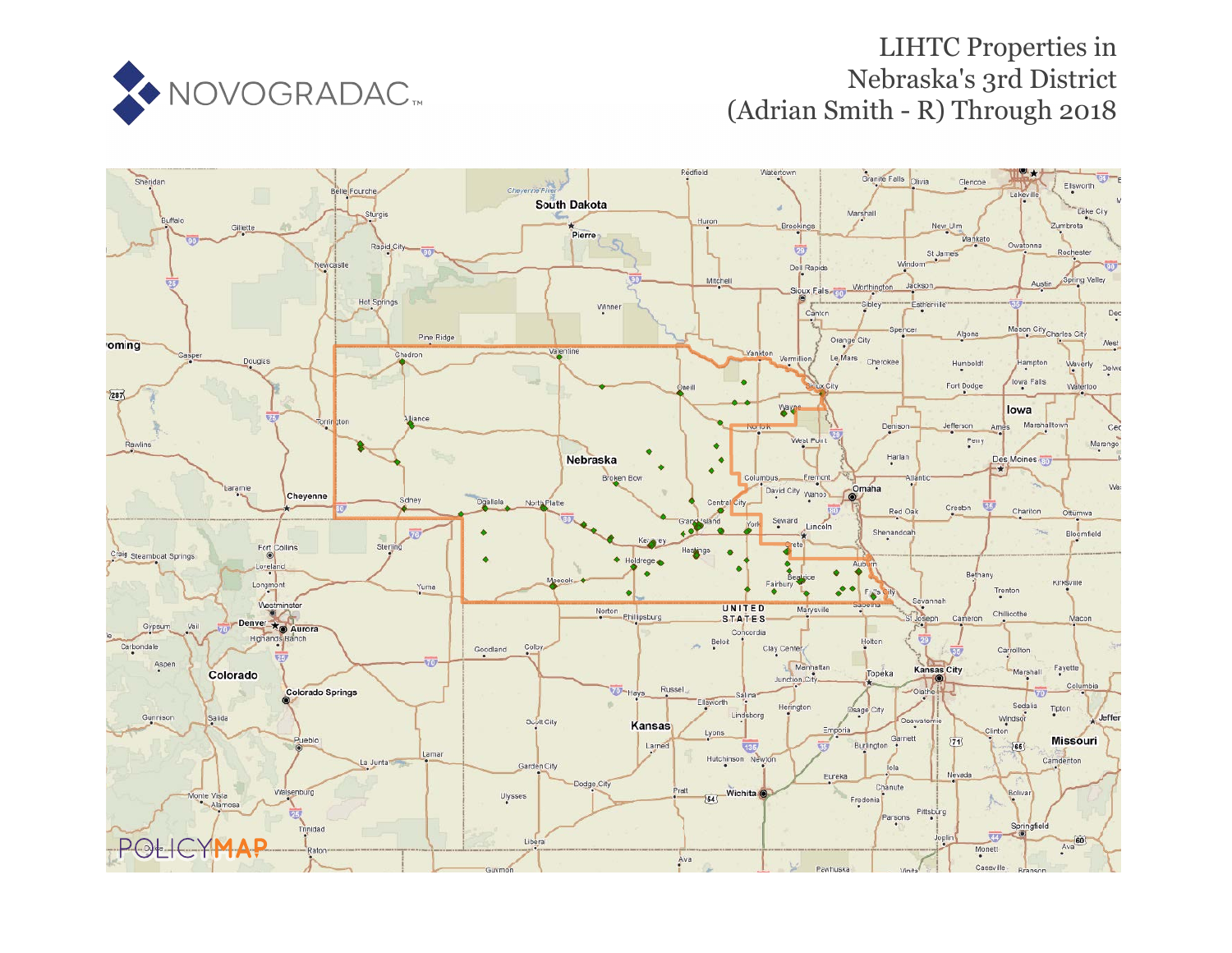| <b>Project Name</b>             | <b>Address</b>                       | City                              | <b>State</b> | <b>Zip Code</b> | <b>Nonprofit</b><br><b>Sponsor</b> | <b>Allocation</b><br>Year | <b>Annual</b><br><b>Allocated</b><br><b>Amount</b> | <b>Year PIS</b> | <b>Construction Type</b> | <b>Total</b><br><b>Units</b> | Low<br><b>Income</b><br><b>Units</b> | <b>Rent or</b><br><b>Income</b><br><b>Ceiling</b> | <b>Credit %</b>  | <b>HUD Multi-Family</b><br><b>Tax-Exempt</b><br>Financing/<br><b>Bond</b><br><b>Rental Assistance</b> |
|---------------------------------|--------------------------------------|-----------------------------------|--------------|-----------------|------------------------------------|---------------------------|----------------------------------------------------|-----------------|--------------------------|------------------------------|--------------------------------------|---------------------------------------------------|------------------|-------------------------------------------------------------------------------------------------------|
| SUNNYHILL VILLA<br>APTS         | $900$ SUNNYVIEW $_{\rm WAYNE}$<br>DR |                                   | NE           | 68787           | No                                 | 1987                      | \$20,032                                           | 1987            | <b>New Construction</b>  | 15                           | 15                                   |                                                   | Not<br>Indicated | No                                                                                                    |
| CEDAR INC APTS                  | 305 E N ST                           | OGALLALA                          | NE           | 69153           | No                                 | 1988                      | \$16,762                                           | 1988            | <b>New Construction</b>  | 12                           | 12                                   |                                                   | Not<br>Indicated | No                                                                                                    |
| 416 W 27TH ST                   |                                      | 416 W 27TH ST SOUTH SIOUX CITY NE |              | 68776           | No                                 | 1988                      | \$1,086                                            | 1988            | Acquisition and Rehab 1  |                              | $\mathbf{1}$                         |                                                   | Not<br>Indicated | No                                                                                                    |
| 412 W 27TH ST                   |                                      | 412 W 27TH ST SOUTH SIOUX CITY NE |              | 68776           | No                                 | 1988                      | \$1,934                                            | 1988            | Acquisition and Rehab 1  |                              | 1                                    |                                                   | Not<br>Indicated | No                                                                                                    |
| 325 E 12TH ST                   | 325 E 12TH ST                        | SOUTH SIOUX CITY NE               |              | 68776           | No                                 | 1988                      | \$1,612                                            | 1988            | Acquisition and Rehab 1  |                              | $\mathbf{1}$                         |                                                   | Not<br>Indicated | No                                                                                                    |
| 322 E 14TH ST                   | 322 E 14TH ST                        | SOUTH SIOUX CITY NE               |              | 68776           | No                                 | 1988                      | \$1,023                                            | 1988            | Acquisition and Rehab 1  |                              | 1                                    |                                                   | Not<br>Indicated | No                                                                                                    |
| 215 W 17TH ST                   |                                      | 215 W 17TH ST SOUTH SIOUX CITY NE |              | 68776           | No                                 | 1988                      | \$2,088                                            | 1988            | Acquisition and Rehab 1  |                              | $\mathbf{1}$                         |                                                   | Not<br>Indicated | No                                                                                                    |
| <b>WILBUR FAMILY</b><br>HOUSING | 621 W SIXTH ST WILBER                |                                   | $\rm NE$     | 68465           | No                                 | 1988                      | \$10,156                                           | 1988            | New Construction         | 8                            | 8                                    |                                                   | Not<br>Indicated | No                                                                                                    |
| <b>SUN APTS</b>                 | 807 E THIRD ST NELIGH                |                                   | $\rm NE$     | 68756           | No                                 | 1988                      | \$2,217                                            | 1988            | Acquisition and Rehab 6  |                              | $\overline{4}$                       |                                                   | Not<br>Indicated | No                                                                                                    |
| <b>SUN APTS</b>                 | 713 WILLIAMS<br><b>ST</b>            | <b>ONEILL</b>                     | $\rm NE$     | 68763           | No                                 | 1988                      | \$1,998                                            | 1988            | Acquisition and Rehab 6  |                              | $\overline{4}$                       |                                                   | Not<br>Indicated | $\mathbf {No}$                                                                                        |
| DACOTAH HOUSE                   | 313 E 16TH ST                        | SOUTH SIOUX CITY NE               |              | 68776           | $\mathbf{N}\mathbf{o}$             | 1989                      | \$14,939                                           | 1989            | Acquisition and Rehab 20 |                              | 20                                   |                                                   | Not<br>Indicated | No                                                                                                    |
| 6TH AVE DWELLING                |                                      | 502 SIXTH AVE SOUTH SIOUX CITY NE |              | 68776           | $\mathbf{No}$                      | 1989                      | \$1,144                                            | 1989            | Acquisition and Rehab 1  |                              | $\mathbf{1}$                         |                                                   | Not<br>Indicated | No                                                                                                    |
| RIDGEFIELD<br><b>TOWNHOMES</b>  | 1719 N NINTH ST BEATRICE             |                                   | $\rm NE$     | 68310           | No                                 | 1989                      | \$9,747                                            | 1989            | <b>New Construction</b>  | $\bf8$                       | 8                                    |                                                   | Not<br>Indicated | No                                                                                                    |

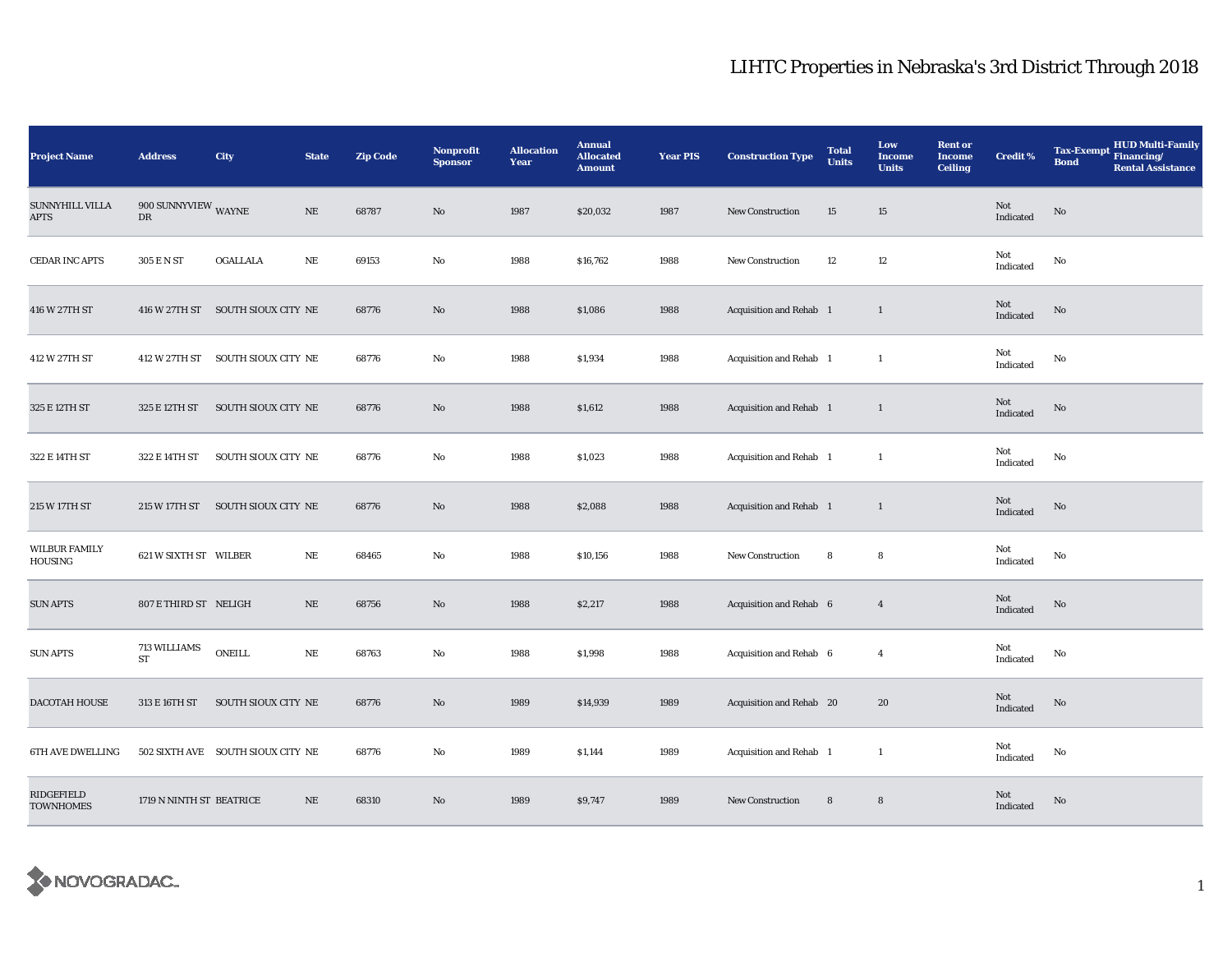| <b>Project Name</b>                    | <b>Address</b>                       | <b>City</b>                       | <b>State</b> | <b>Zip Code</b> | <b>Nonprofit</b><br><b>Sponsor</b> | <b>Allocation</b><br>Year | <b>Annual</b><br><b>Allocated</b><br><b>Amount</b> | <b>Year PIS</b> | <b>Construction Type</b> | <b>Total</b><br><b>Units</b> | Low<br><b>Income</b><br><b>Units</b> | <b>Rent or</b><br><b>Income</b><br><b>Ceiling</b> | <b>Credit %</b>         | <b>HUD Multi-Family</b><br>Tax-Exempt Financing/<br><b>Bond</b><br><b>Rental Assistance</b> |
|----------------------------------------|--------------------------------------|-----------------------------------|--------------|-----------------|------------------------------------|---------------------------|----------------------------------------------------|-----------------|--------------------------|------------------------------|--------------------------------------|---------------------------------------------------|-------------------------|---------------------------------------------------------------------------------------------|
| PLEASANT HILL APTS                     | $210$ N PHILLIPS $$\rm\,SUTTON$$ AVE |                                   | $\rm NE$     | 68979           | No                                 | 1989                      | \$5,376                                            | 1989            | Acquisition and Rehab 8  |                              | 8                                    |                                                   | Not<br>Indicated        | No                                                                                          |
| PIONEER APTS                           | 719 SEVENTH ST AURORA                |                                   | $\rm NE$     | 68818           |                                    | 1989                      | \$5,032                                            | 1989            | Not Indicated            | $\bf8$                       | $\bf8$                               |                                                   | Not<br>Indicated        |                                                                                             |
| PIONEER APTS                           | 1007 FIFTH ST AURORA                 |                                   | NE           | 68818           | No                                 | 1989                      | \$5,032                                            | 1989            | Acquisition and Rehab 8  |                              | 8                                    |                                                   | Not<br>Indicated        | No                                                                                          |
| OAKWOOD SQUARE                         |                                      | 300 W 33RD ST SOUTH SIOUX CITY NE |              | 68776           | No                                 | 1989                      | \$26,814                                           | 1989            | Acquisition and Rehab 36 |                              | $35\,$                               |                                                   | Not<br>Indicated        | $\rm No$                                                                                    |
| EVERGREEN VILLAGE 410 N SECOND<br>APTS | ${\rm ST}$                           | <b>PLAINVIEW</b>                  | $\rm NE$     | 68769           | $\mathbf{No}$                      | 1990                      | \$26,076                                           | 1990            | <b>New Construction</b>  | 8                            | 8                                    |                                                   | Not<br>Indicated        | No                                                                                          |
| <b>CASTLE HEIGHTS</b>                  | 1601 W 39TH ST KEARNEY               |                                   | $\rm NE$     | 68845           | No                                 | 1990                      | \$44,273                                           | 1991            | <b>New Construction</b>  | 16                           | ${\bf 16}$                           |                                                   | Not<br>Indicated        | $\rm No$                                                                                    |
| SUNSET VILLA APTS                      | 523<br><b>HOMESTEAD</b><br>AVE       | <b>ALLIANCE</b>                   | $\rm NE$     | 69301           | No                                 | 1991                      | \$11,944                                           | 1991            | Acquisition and Rehab 48 |                              | 48                                   |                                                   | Not<br>Indicated        | No                                                                                          |
| <b>SUNNYSIDE APTS</b>                  | 306 E NINTH ST WAKEFIELD             |                                   | $\rm NE$     | 68784           | No                                 | 1990                      | \$26,832                                           | 1991            | <b>New Construction</b>  | 10                           | 10                                   |                                                   | <b>Not</b><br>Indicated | $\rm No$                                                                                    |
| SOUTHAVEN APTS                         | 1106 WAGON<br><b>WHEEL LN</b>        | <b>LEXINGTON</b>                  | NE           | 68850           | No                                 | 1990                      | \$14,286                                           | 1991            | New Construction         | 36                           | 36                                   |                                                   | Not<br>Indicated        | No                                                                                          |
| AUBURN VILLAGE APTS KUHLMANN           | 2302<br>AVE                          | <b>AUBURN</b>                     | $\rm NE$     | 68305           | No                                 | 1992                      | \$21,960                                           | 1992            | <b>New Construction</b>  | $\bf 6$                      | $\bf 6$                              |                                                   | Not<br>Indicated        | $\rm No$                                                                                    |
| CEDAR VALLEY APTS                      | 613 W DAYTON<br><b>ST</b>            | <b>CEDAR RAPIDS</b>               | $\rm NE$     | 68627           | No                                 | 1991                      | \$9,250                                            | 1992            | <b>New Construction</b>  | $\overline{4}$               | $\overline{4}$                       |                                                   | Not<br>Indicated        | No                                                                                          |
| <b>CRETE APTS</b>                      | 2245 HEATHER<br>${\rm DR}$           | <b>CRETE</b>                      | $\rm{NE}$    | 68333           | No                                 | 1991                      | \$51,941                                           | 1992            | <b>New Construction</b>  | ${\bf 36}$                   | ${\bf 36}$                           |                                                   | Not<br>Indicated        | No                                                                                          |
| <b>HERITAGE APTS</b>                   | 1540 G ST                            | SOUTH SIOUX CITY NE               |              | 68776           | No                                 | 1991                      | \$59,173                                           | 1992            | <b>New Construction</b>  | 18                           | 18                                   |                                                   | Not<br>Indicated        | No                                                                                          |

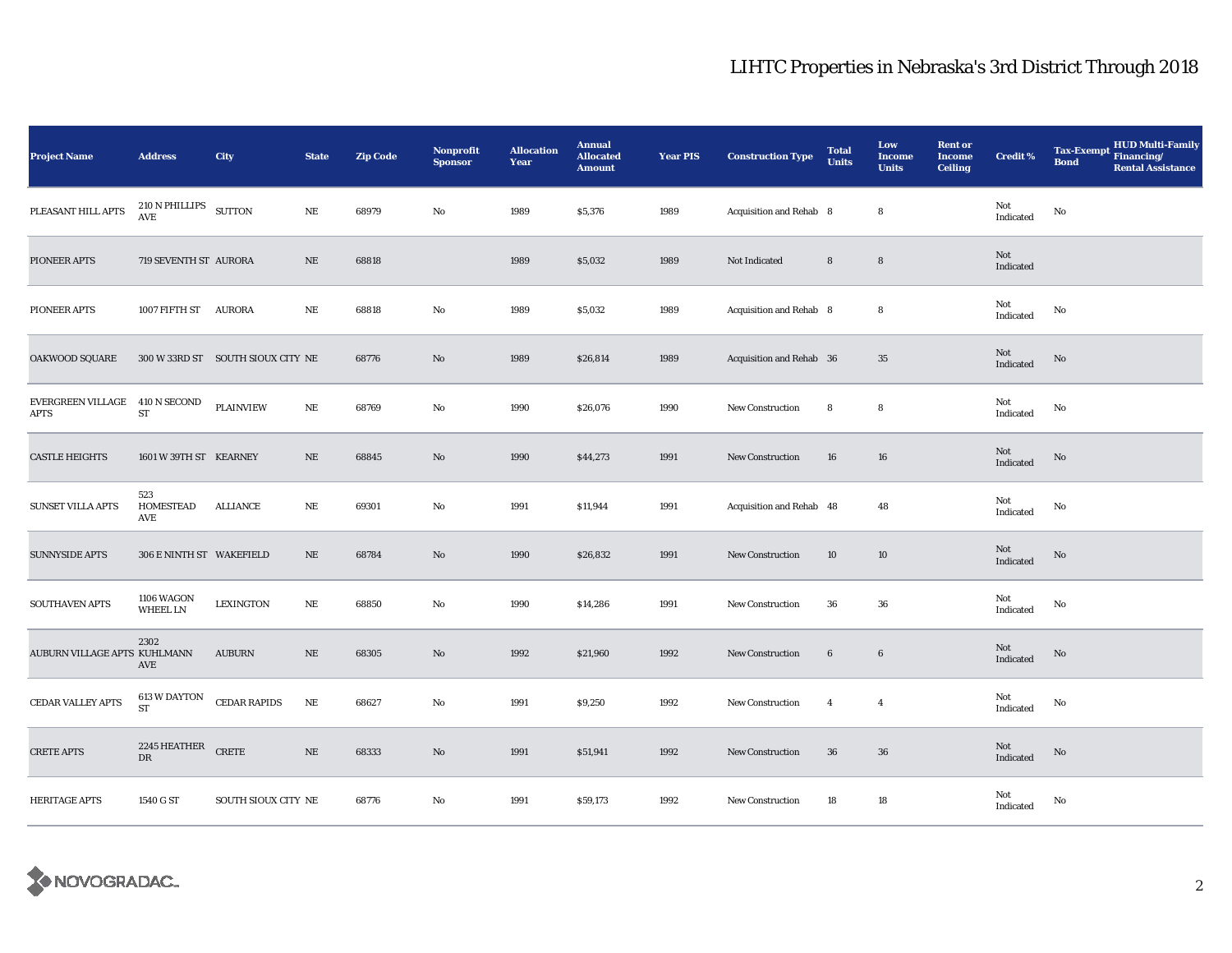| <b>Project Name</b>                            | <b>Address</b>                                   | City              | <b>State</b> | <b>Zip Code</b> | Nonprofit<br><b>Sponsor</b> | <b>Allocation</b><br>Year | <b>Annual</b><br><b>Allocated</b><br><b>Amount</b> | <b>Year PIS</b> | <b>Construction Type</b> | <b>Total</b><br><b>Units</b> | Low<br><b>Income</b><br><b>Units</b> | <b>Rent or</b><br><b>Income</b><br><b>Ceiling</b> | <b>Credit %</b>                                   | <b>HUD Multi-Family</b><br>Tax-Exempt Financing/<br><b>Bond</b><br><b>Rental Assistance</b> |
|------------------------------------------------|--------------------------------------------------|-------------------|--------------|-----------------|-----------------------------|---------------------------|----------------------------------------------------|-----------------|--------------------------|------------------------------|--------------------------------------|---------------------------------------------------|---------------------------------------------------|---------------------------------------------------------------------------------------------|
| <b>SHANNON APTS</b>                            | 410 N TENTH ST ONEILL                            |                   | NE           | 68763           | No                          | 1991                      | \$24,002                                           | 1992            | <b>New Construction</b>  | 16                           | 16                                   |                                                   | Not<br>$\label{thm:indicated} \textbf{Indicated}$ | No                                                                                          |
| TECUMSEH VILLAGE<br>APTS                       | 442 HWY 136                                      | <b>TECUMSEH</b>   | $\rm NE$     | 68450           | No                          | 1991                      | \$23,390                                           | 1992            | <b>New Construction</b>  | 6                            | 6                                    |                                                   | Not<br>Indicated                                  | No                                                                                          |
| <b>BURBANK APTS</b>                            | 2702 CHASE ST FALLS CITY                         |                   | $\rm NE$     | 68355           | No                          | 1992                      | \$35,699                                           | 1993            | New Construction         | 24                           | 24                                   |                                                   | Not<br>Indicated                                  | No                                                                                          |
| <b>CASTLE HEIGHTS</b>                          | 1507 W 39TH ST KEARNEY                           |                   | NE           | 68845           | No                          | 1991                      | \$78,010                                           | 1993            | New Construction         | 24                           | 24                                   |                                                   | Not<br>Indicated                                  | No                                                                                          |
| LONE TREE VILLAGE                              | $2801$ LONE TREE $\,$ CENTRAL CITY<br>${\rm LN}$ |                   | $\rm NE$     | 68826           | No                          | 1992                      | \$68,750                                           | 1993            | <b>New Construction</b>  | 16                           | 16                                   |                                                   | Not<br>$\operatorname{Indicated}$                 | No                                                                                          |
| <b>MEADOW VIEW APTS</b>                        | 701 E 16TH ST                                    | <b>BRIDGEPORT</b> | NE           | 69336           | No                          | 1992                      | \$24,549                                           | 1993            | <b>New Construction</b>  | 16                           | 16                                   |                                                   | Not<br>Indicated                                  | No                                                                                          |
| <b>WASHINGTON APTS</b>                         | 600 S<br>WASHINGTON BLOOMFIELD<br>ST             |                   | NE           |                 | No                          | 1992                      | \$35,147                                           | 1993            | <b>New Construction</b>  | 24                           | 24                                   |                                                   | Not<br>Indicated                                  | $\rm No$                                                                                    |
| <b>WESTPORT APTS</b>                           | 1300 TIBBALS ST HOLDREGE                         |                   | NE           | 68949           | No                          | 1992                      | \$39,774                                           | 1993            | <b>New Construction</b>  | 26                           | 26                                   |                                                   | Not<br>Indicated                                  | No                                                                                          |
| <b>HERITAGE PLACE OF</b><br><b>SUTTON</b>      | 302 N BUTLER<br>$\operatorname{AVE}$             | <b>SUTTON</b>     | $\rm NE$     | 68979           | No                          | 1992                      | \$30,029                                           | 1994            | <b>New Construction</b>  | $\bf 8$                      | $\bf 6$                              |                                                   | Not<br>Indicated                                  | No                                                                                          |
| PAWNEE CITY VILLAGE 302 11TH ST<br><b>APTS</b> |                                                  | PAWNEE CITY       | $\rm NE$     | 68420           | No                          | 1993                      | \$16,982                                           | 1994            | <b>New Construction</b>  | $\overline{4}$               | $\overline{4}$                       |                                                   | Not<br>Indicated                                  | No                                                                                          |
| <b>SHERIDAN APTS</b>                           | 1302 NINTH ST AUBURN                             |                   | $\rm NE$     | 68305           | $\mathbf{No}$               | 1993                      | \$25,840                                           | 1994            | <b>New Construction</b>  | 16                           | 16                                   |                                                   | Not<br>Indicated                                  | No                                                                                          |
| TABLE ROCK VILLAGE<br><b>APTS</b>              | <b>406 LUZERNE ST TABLE ROCK</b>                 |                   | $\rm NE$     | 68447           | No                          | 1993                      | \$16,268                                           | 1994            | <b>New Construction</b>  | $\overline{4}$               | $\overline{4}$                       |                                                   | Not<br>Indicated                                  | No                                                                                          |
| <b>WOLVERINE APTS</b>                          | $713$ W SEVENTH $\_$ WILBER<br><b>ST</b>         |                   | $\rm NE$     | 68465           | No                          | 1994                      | \$18,701                                           | 1994            | <b>New Construction</b>  | 12                           | 12                                   |                                                   | Not<br>Indicated                                  | No                                                                                          |

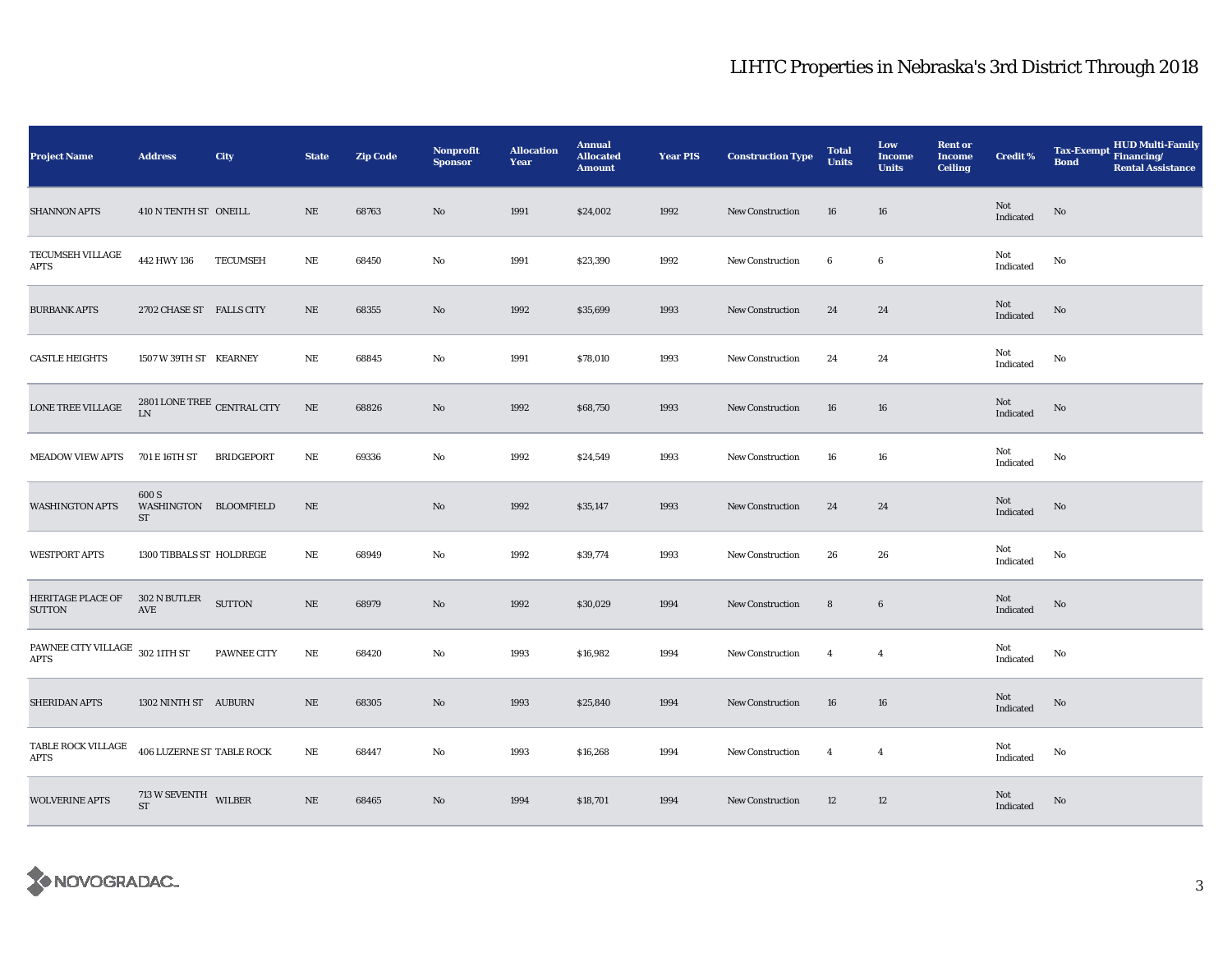| <b>Project Name</b>                       | <b>Address</b>                               | City                                                              | <b>State</b> | <b>Zip Code</b> | <b>Nonprofit</b><br><b>Sponsor</b> | <b>Allocation</b><br>Year | <b>Annual</b><br><b>Allocated</b><br><b>Amount</b> | <b>Year PIS</b> | <b>Construction Type</b> | <b>Total</b><br><b>Units</b> | Low<br><b>Income</b><br><b>Units</b> | <b>Rent or</b><br><b>Income</b><br><b>Ceiling</b> | <b>Credit %</b>                | <b>Bond</b> | <b>HUD Multi-Family</b><br>Tax-Exempt Financing/<br><b>Rental Assistance</b> |
|-------------------------------------------|----------------------------------------------|-------------------------------------------------------------------|--------------|-----------------|------------------------------------|---------------------------|----------------------------------------------------|-----------------|--------------------------|------------------------------|--------------------------------------|---------------------------------------------------|--------------------------------|-------------|------------------------------------------------------------------------------|
| HUMBOLDT VILLAGE<br>APTS                  | 1030 GRAND<br>AVE                            | <b>HUMBOLDT</b>                                                   | $\rm NE$     | 68376           | No                                 | 1993                      | \$16,982                                           | 1994            | <b>New Construction</b>  | $\overline{4}$               | $\overline{4}$                       |                                                   | Not<br>Indicated               | No          |                                                                              |
| TECUMSEH PLACE<br>APTS                    | 940 LINCOLN ST TECUMSEH                      |                                                                   | NE           | 68450           | No                                 | 1994                      | \$37,533                                           | 1994            | <b>New Construction</b>  | 24                           | 24                                   |                                                   | Not<br>Indicated               | No          |                                                                              |
| SOUTHVIEW VILLAGE<br><b>APTS</b>          | 1004 W 11TH ST KEARNEY                       |                                                                   | $\rm NE$     | 68845           | No                                 | 1992                      | \$184,739                                          | 1994            | <b>New Construction</b>  | 56                           | 56                                   |                                                   | Not<br>Indicated               | No          |                                                                              |
| PINE OAK VISTA III                        | 201 PINE ST                                  | <b>CHADRON</b>                                                    | $\rm NE$     | 69337           |                                    | 1995                      | \$15,851                                           | 1995            | Not Indicated            | 14                           | 14                                   |                                                   | 70 % present<br>value          |             |                                                                              |
| <b>HERITAGE APTS OF</b><br>HOLDREGE       | 111 FIFTH AVE                                | HOLDREGE                                                          | $\rm NE$     | 68949           |                                    | 1993                      | \$35,043                                           | 1995            | Not Indicated            | 8                            | ${\bf 8}$                            |                                                   | Not<br>Indicated               |             |                                                                              |
| <b>EVERGREEN PARK</b><br><b>APTS</b>      | 824 HONEY<br><b>LOCUST DR</b>                | SOUTH SIOUX CITY NE                                               |              | 68776           |                                    | 1994                      | \$118,752                                          | 1995            | Not Indicated            | 24                           | 24                                   |                                                   | Not<br>Indicated               |             |                                                                              |
| ELMWOOD VILLAGE<br><b>APTS</b>            | 2016 CHAR AVE SCOTTSBLUFF                    |                                                                   | $_{\rm NE}$  | 69361           |                                    | 1994                      | \$128,790                                          | 1995            | Not Indicated            | 30                           | 30                                   |                                                   | Not<br>Indicated               |             |                                                                              |
| COUNTRYSIDE APTS                          | 115 E HASTINGS MINDEN<br>$\operatorname{ST}$ |                                                                   | $\rm NE$     | 68959           |                                    | 1993                      | \$27,285                                           | 1995            | Not Indicated            | $6\phantom{.0}$              | $\bf 6$                              |                                                   | Not<br>Indicated               |             |                                                                              |
| <b>COTTAGES OF</b><br><b>HASTINGS</b>     | 1001 S<br><b>HASTINGS AVE</b>                | <b>HASTINGS</b>                                                   | $\rm NE$     | 68901           |                                    | 1993                      | \$229,723                                          | 1995            | Not Indicated            | 60                           | ${\bf 59}$                           |                                                   | Not<br>Indicated               |             |                                                                              |
| <b>ALLIANCE AREA</b><br><b>APARTMENTS</b> | 2514-2608<br><b>BIGHORN</b><br>DR, 416 RIC.  | ALLIANCE                                                          | $\rm NE$     | 69301-0000      | No                                 | 1994                      | \$108,966                                          | 1995            | <b>New Construction</b>  | 19                           | 19                                   | 60% AMGI                                          | $70\,\%$ present $\,$ No value |             | $\rm No$                                                                     |
| <b>ST PAUL APTS</b>                       | 813 NINTH ST                                 | <b>ST PAUL</b>                                                    | $\rm{NE}$    | 68873           | No                                 | 1993                      | \$33,841                                           | 1995            | <b>New Construction</b>  | 8                            | 8                                    |                                                   | Not<br>Indicated               | No          |                                                                              |
| SOUTHWOOD APTS                            |                                              | 725 W HEDDE ST GRAND ISLAND                                       | NE           | 68801           |                                    | 1994                      | \$80,624                                           | 1995            | Not Indicated            | 16                           | 16                                   |                                                   | Not<br>Indicated               |             |                                                                              |
| <b>RIVERFRONT APTS</b>                    | DR                                           | $860\ {\rm RIVERVIEW} \hspace{0.2cm}$ SOUTH SIOUX CITY ${\rm NE}$ |              | 68776           |                                    | 1994                      | \$461,500                                          | 1995            | Not Indicated            | 84                           | 84                                   |                                                   | Not<br>Indicated               |             |                                                                              |

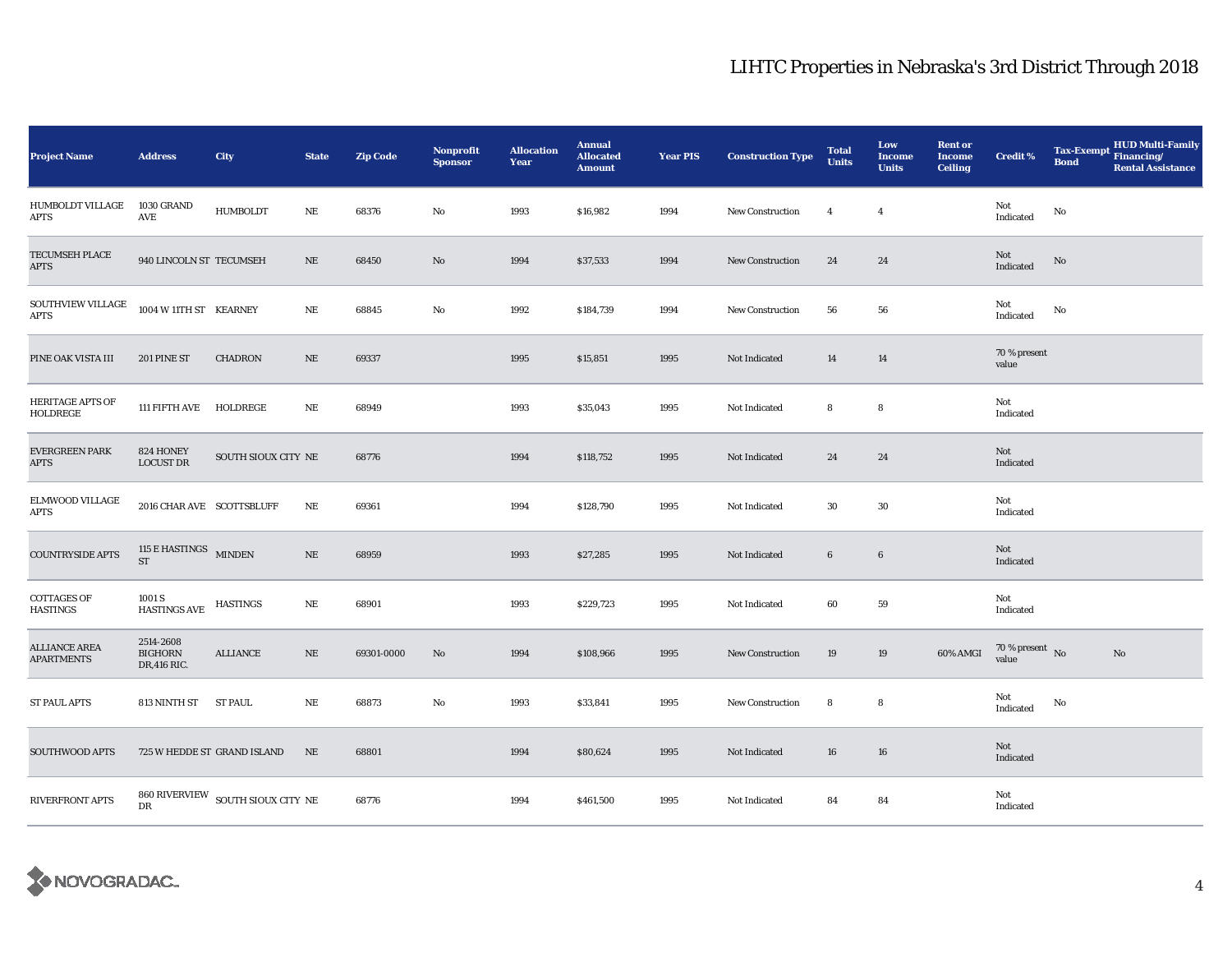| <b>Project Name</b>                           | <b>Address</b>                                    | City            | <b>State</b> | <b>Zip Code</b> | <b>Nonprofit</b><br><b>Sponsor</b> | <b>Allocation</b><br>Year | <b>Annual</b><br><b>Allocated</b><br><b>Amount</b> | <b>Year PIS</b> | <b>Construction Type</b> | <b>Total</b><br><b>Units</b> | Low<br><b>Income</b><br><b>Units</b> | <b>Rent or</b><br>Income<br><b>Ceiling</b> | <b>Credit %</b>       | <b>Bond</b> | Tax-Exempt HUD Multi-Family<br><b>Rental Assistance</b> |
|-----------------------------------------------|---------------------------------------------------|-----------------|--------------|-----------------|------------------------------------|---------------------------|----------------------------------------------------|-----------------|--------------------------|------------------------------|--------------------------------------|--------------------------------------------|-----------------------|-------------|---------------------------------------------------------|
| REGENCY HEIGHTS                               | $1040$ S WABASH $$\tt HASTINGS$$                  |                 | $\rm NE$     | 68901           |                                    | 1993                      | \$244,476                                          | 1995            | Not Indicated            | 66                           | 65                                   |                                            | Not<br>Indicated      |             |                                                         |
| RAVENNA VILLAGE<br>APTS                       | 113 W GENOA ST RAVENNA                            |                 | $\rm{NE}$    | 68869           |                                    | 1994                      | \$35,838                                           | 1995            | Not Indicated            | 8                            | $\overline{7}$                       |                                            | Not<br>Indicated      |             |                                                         |
| OAK HOLLOW APTS                               | $1201~\mathrm{S}$ HUTCHINS AVE $~$ YORK           |                 | $\rm NE$     | 68467           |                                    | 1993                      | \$190,265                                          | 1995            | Not Indicated            | 50                           | 50                                   |                                            | Not<br>Indicated      |             |                                                         |
| <b>HERITAGE APTS OF</b><br><b>SCOTTSBLUFF</b> | 308 W 33RD ST SCOTTSBLUFF                         |                 | NE           | 69361           |                                    | 1994                      | \$132,731                                          | 1996            | Not Indicated            | 26                           | 26                                   |                                            | Not<br>Indicated      |             |                                                         |
| FORT SIDNEY APTS                              | 2460 FT SIDNEY SIDNEY<br>RD                       |                 | $\rm NE$     | 69162           | Yes                                | 1995                      | \$98,193                                           | 1996            | <b>New Construction</b>  | 18                           | 18                                   |                                            | 70 % present<br>value |             |                                                         |
| <b>CAMPBELL APTS</b>                          | $108$ E CAMPBELL $_{\mbox{\scriptsize SHICKLEY}}$ |                 | $\rm NE$     | 68436           |                                    | 1995                      | \$18,222                                           | 1996            | Not Indicated            | $\overline{4}$               | $\overline{4}$                       |                                            | 70 % present<br>value |             |                                                         |
| <b>BICENTENNIAL APTS</b>                      | $640$ SE EIGHTH $$\sf{GENEVA}$$                   |                 | $\rm NE$     | 68361           | No                                 | 1995                      | \$35,624                                           | 1996            | <b>New Construction</b>  | $\bf 8$                      | $\bf 8$                              |                                            | 70 % present<br>value |             |                                                         |
| WILCOX VILLAGE APTS                           | 102 W HARLAN<br>ST                                | WILCOX          | $_{\rm NE}$  | 68982           |                                    | 1994                      | \$21,740                                           | 1996            | Not Indicated            | $\overline{4}$               | $\overline{4}$                       |                                            | Not<br>Indicated      |             |                                                         |
| <b>WEST MEADOWS</b>                           | 2490 FOREST<br>AVE                                | <b>CRETE</b>    | $\rm NE$     | 68333           |                                    | 1995                      | \$48,297                                           | 1996            | Not Indicated            | $\bf 8$                      | $\bf 8$                              |                                            | 70 % present<br>value |             |                                                         |
| <b>SOUTH PINE APTS</b>                        | 226 E C ST                                        | <b>HASTINGS</b> | NE           | 68901           | Yes                                | 1995                      | \$100,474                                          | 1996            | <b>New Construction</b>  | 18                           | 18                                   |                                            | 70 % present<br>value |             |                                                         |
| <b>SIBLEY APTS</b>                            | 1005 AVE E                                        | <b>KEARNEY</b>  | $\rm NE$     | 68847           |                                    | 1995                      | \$107,376                                          | 1996            | Not Indicated            | 16                           | 16                                   |                                            | 70 % present<br>value |             |                                                         |
| RIDGE POINT APTS                              | 208 W 13TH ST WAYNE                               |                 | $\rm NE$     | 68787           |                                    | 1995                      | \$55,521                                           | 1996            | Not Indicated            | 16                           | 16                                   |                                            | 70 % present<br>value |             |                                                         |
| PARK MEADOWS APTS 56 VILLA DR                 |                                                   | <b>KEARNEY</b>  | NE           | 68845           |                                    | 1996                      | \$121,673                                          | 1996            | Not Indicated            | 84                           | 66                                   |                                            | Not<br>Indicated      |             |                                                         |

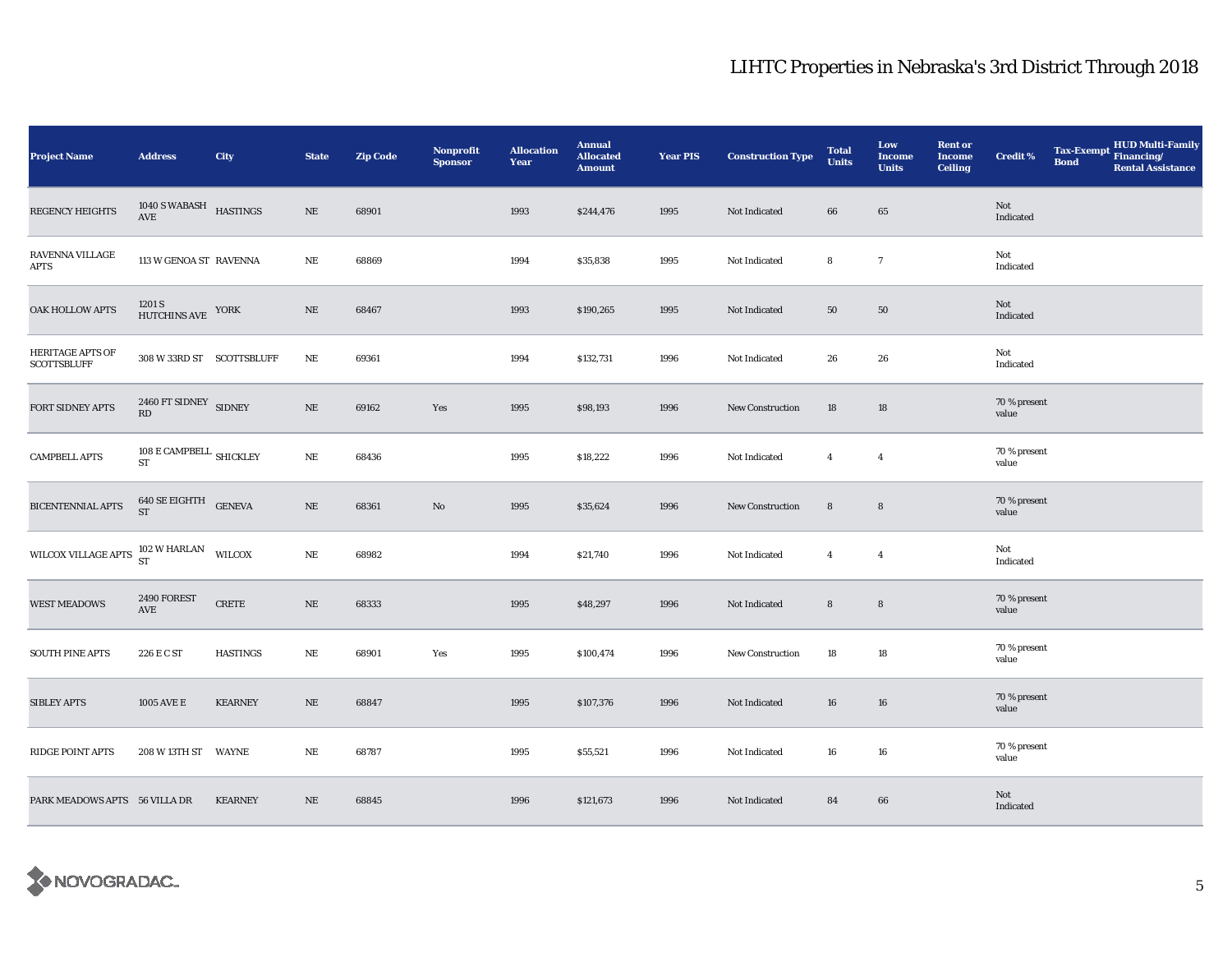| <b>Project Name</b>                            | <b>Address</b>                      | City                         | <b>State</b> | <b>Zip Code</b> | <b>Nonprofit</b><br><b>Sponsor</b> | <b>Allocation</b><br>Year | <b>Annual</b><br><b>Allocated</b><br><b>Amount</b> | <b>Year PIS</b> | <b>Construction Type</b> | <b>Total</b><br><b>Units</b> | Low<br><b>Income</b><br><b>Units</b> | <b>Rent or</b><br><b>Income</b><br><b>Ceiling</b> | <b>Credit %</b>                | <b>Bond</b> | <b>HUD Multi-Family</b><br>Tax-Exempt Financing/<br><b>Rental Assistance</b> |
|------------------------------------------------|-------------------------------------|------------------------------|--------------|-----------------|------------------------------------|---------------------------|----------------------------------------------------|-----------------|--------------------------|------------------------------|--------------------------------------|---------------------------------------------------|--------------------------------|-------------|------------------------------------------------------------------------------|
| <b>MAPLEWOOD APTS</b>                          | 722 W 14TH ST MC COOK               |                              | NE           | 69001           |                                    | 1995                      | \$127,436                                          | 1996            | Not Indicated            | 24                           | 24                                   |                                                   | 70 % present<br>value          |             |                                                                              |
| MAPLE HILL APTS                                | 204 E FIFTH ST OSMOND               |                              | $\rm NE$     | 68765           | No                                 | 1995                      | \$35,414                                           | 1996            | New Construction         | $\bf8$                       | $\bf8$                               |                                                   | Not<br>Indicated               |             |                                                                              |
| <b>BROKEN BOW APTS 1</b>                       | 1621 PEGGY LN BROKEN BOW            |                              | $\rm NE$     | 68822           |                                    | 1995                      | \$112,722                                          | 1997            | Not Indicated            | 16                           | 16                                   |                                                   | 70 % present<br>value          |             |                                                                              |
| <b>CHERRY PARK APTS</b>                        |                                     | 415 S CHERRY ST GRAND ISLAND | NE           | 68801           | Yes                                | 1997                      | \$325,000                                          | 1997            | New Construction         | 60                           | 60                                   |                                                   | 70 % present<br>value          |             |                                                                              |
| <b>COUNTRYSIDE VILLA</b>                       | 1415 MAIN ST                        | <b>WOOD RIVER</b>            | $\rm NE$     | 68883           |                                    | 1995                      | \$54,674                                           | 1997            | Not Indicated            | 12                           | 12                                   |                                                   | 70 % present<br>value          |             |                                                                              |
| DEERFIELD<br><b>APARTMENTS</b>                 | 2310-2314<br><b>AVENUE L</b>        | <b>GOTHENBURG</b>            | $\rm NE$     | 69138-0000      | No                                 | 1996                      | \$40,000                                           | 1997            | <b>New Construction</b>  | 24                           | 24                                   | 60% AMGI                                          | $30\,\%$ present $\,$ No value |             | $\mathbf{No}$                                                                |
| <b>LONE TREE APTS</b>                          | 200 W FIRST ST BIG SPRINGS          |                              | $\rm NE$     | 69122           |                                    | 1995                      | \$18,872                                           | 1997            | Not Indicated            | $\overline{4}$               | $\overline{4}$                       |                                                   | 70 % present<br>value          |             |                                                                              |
| <b>HERITAGE APTS</b>                           | 740 PINE ST                         | <b>CHADRON</b>               | $\rm NE$     | 69337           | Yes                                | 1997                      | \$122,460                                          | 1997            | <b>New Construction</b>  | 23                           | 23                                   |                                                   | 70 % present<br>value          |             |                                                                              |
| <b>COUNTRYSIDE</b><br><b>HOUSING OF DEWITT</b> | 907 W<br>LANCASTER AVE $\,$ DE WITT |                              | NE           | 68341           |                                    | 1995                      | \$18,872                                           | 1997            | Not Indicated            | $\overline{4}$               | $\overline{4}$                       |                                                   | 70 % present<br>value          |             |                                                                              |
| <b>TRAILVIEW APTS</b>                          | 216 DUFFIELD<br>AVE                 | <b>HEBRON</b>                | $\rm NE$     | 68370           | Yes                                | 1996                      | \$48,223                                           | 1997            | New Construction         | $8\phantom{1}$               | $\bf8$                               |                                                   | 70 % present<br>value          |             |                                                                              |
| SILVERWOOD APTS                                | 716 W STOLLEY<br>PARK RD            | <b>GRAND ISLAND</b>          | $\rm NE$     | 68801           |                                    | 1995                      | \$153,280                                          | 1997            | Not Indicated            | 20                           | 20                                   |                                                   | 70 % present<br>value          |             |                                                                              |
| PINE GROVE                                     | 1017 W D ST                         | <b>WYMORE</b>                | $\rm NE$     | 68466           | Yes                                | 1996                      | \$49,234                                           | 1997            | <b>New Construction</b>  | 8                            | $\bf8$                               |                                                   | 70 % present<br>value          |             |                                                                              |
| <b>PETERSBURG</b><br><b>COUNTRY COTTAGES</b>   | 306 E NORMAN<br>ST                  | PETERSBURG                   | $\rm NE$     | 68652           |                                    | 1996                      | \$31,162                                           | 1997            | Not Indicated            | 6                            | $\boldsymbol{6}$                     |                                                   | Not<br>Indicated               |             |                                                                              |

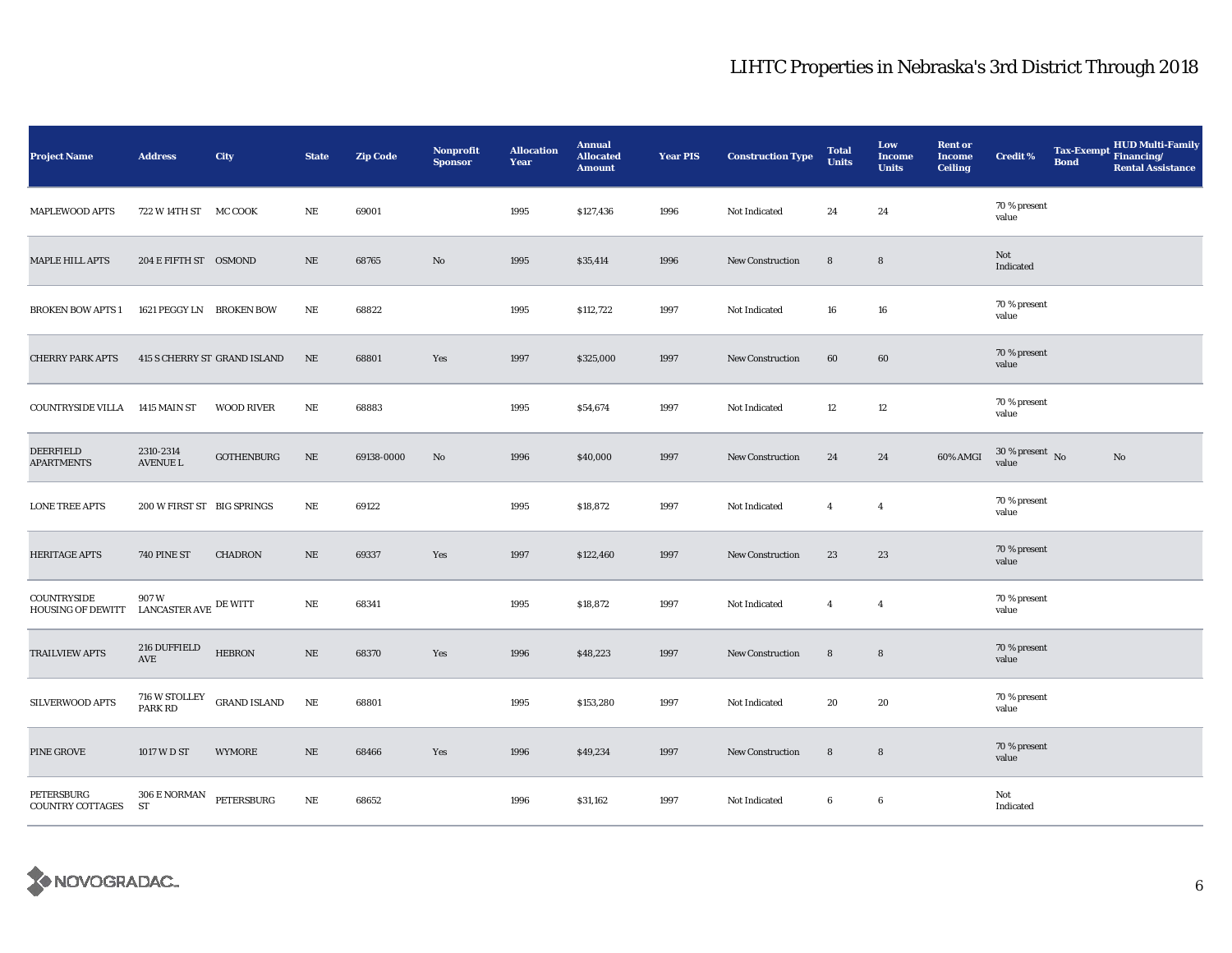| <b>Project Name</b>                   | <b>Address</b>                            | City                               | <b>State</b> | <b>Zip Code</b> | <b>Nonprofit</b><br><b>Sponsor</b> | <b>Allocation</b><br>Year | <b>Annual</b><br><b>Allocated</b><br><b>Amount</b> | <b>Year PIS</b> | <b>Construction Type</b> | <b>Total</b><br><b>Units</b> | Low<br>Income<br><b>Units</b> | <b>Rent or</b><br><b>Income</b><br><b>Ceiling</b> | <b>Credit %</b>                        | <b>Bond</b> | HUD Multi-Family<br>Tax-Exempt Financing/<br><b>Rental Assistance</b> |
|---------------------------------------|-------------------------------------------|------------------------------------|--------------|-----------------|------------------------------------|---------------------------|----------------------------------------------------|-----------------|--------------------------|------------------------------|-------------------------------|---------------------------------------------------|----------------------------------------|-------------|-----------------------------------------------------------------------|
| <b>ARBORS APTS</b>                    |                                           | 1108 E 17TH ST SOUTH SIOUX CITY NE |              | 68776           | No                                 | 1999                      | \$296,698                                          | 1998            | <b>New Construction</b>  | 192                          | 144                           |                                                   | $30$ % present $\,$ $\rm Yes$<br>value |             |                                                                       |
| <b>CHARDRON APTS I</b>                | 700 W EIGHTH<br>ST                        | <b>CHADRON</b>                     | $\rm NE$     | 69337           | No                                 | 1998                      | \$102,850                                          | 1998            | <b>New Construction</b>  | 16                           | 16                            |                                                   | 70 % present<br>value                  |             |                                                                       |
| <b>CRESTLAND APTS</b>                 | 1118 W SCOTT ST BEATRICE                  |                                    | NE           | 68310           | Yes                                | 1997                      | \$99,300                                           | 1998            | New Construction         | 16                           | 16                            |                                                   | 70 % present<br>value                  |             |                                                                       |
| <b>MAPLE RIDGE APTS</b>               | 841 MAPLE ST                              | CHADRON                            | NE           | 69337           | No                                 | 1997                      | \$42,091                                           | 1998            | <b>New Construction</b>  | 18                           | 18                            |                                                   | 30 % present<br>value                  |             |                                                                       |
| <b>LANDMARK APTS</b>                  | 424 NORRIS AVE MC COOK                    |                                    | $\rm NE$     | 69001           |                                    | 1996                      | \$94,356                                           | 1998            | Acquisition and Rehab 12 |                              | 12                            |                                                   | 70 % present<br>value                  |             |                                                                       |
| <b>PLAINVIEW</b>                      | 611 SATURN ST ALDA                        |                                    | NE           | 68810           | Yes                                | 1997                      | \$38,210                                           | 1998            | <b>New Construction</b>  | 8                            | 8                             |                                                   | 70 % present<br>value                  |             |                                                                       |
| <b>SOUTHLAWN APTS</b>                 | 1737 ADA ST                               | <b>GRAND ISLAND</b>                | NE           | 68803           | No                                 | 1997                      | \$188,601                                          | 1998            | New Construction         | 36                           | $36\,$                        |                                                   | $70\,\%$ present $\,$ No value         |             |                                                                       |
| KEITH COUNTY HDC<br>APTS I            | 206 W FIFTH ST PAXTON                     |                                    | $\rm NE$     | 69155           |                                    | 1996                      | \$37,584                                           | 1998            | Not Indicated            | $\overline{4}$               | $\overline{4}$                |                                                   | Not<br>Indicated                       |             |                                                                       |
| HASTINGS APTS II                      | 209 E C ST                                | <b>HASTINGS</b>                    | $\rm NE$     | 68901           | Yes                                | 1996                      | \$88,819                                           | 1998            | New Construction         | 18                           | 14                            |                                                   | 70 % present<br>value                  |             |                                                                       |
| BURLINGTON PLACE<br><b>APARTMENTS</b> | 620<br><b>BURLINGTON</b><br><b>STREET</b> | HOLDREGE                           | NE           | 68949-0000      | No                                 | 1998                      | \$50,649                                           | 1998            | New Construction         | 32                           | 25                            | 60% AMGI                                          | $30$ % present $\,$ No $\,$<br>value   |             | No                                                                    |
| WESTSIDE<br><b>APARTMENTS</b>         | 2101 O STREET COZAD                       |                                    | NE           | 69130-0000      | No                                 | 1998                      | \$49,760                                           | 1998            | New Construction         | $32\,$                       | 25                            | 60% AMGI                                          | $30$ % present $\,$ No $\,$<br>value   |             | No                                                                    |
| TABORWOOD TOWNHO! 1200 S TABOR        |                                           | NORTH PLATTE                       | $\rm NE$     | 69101           |                                    | 1996                      | \$163,692                                          | 1998            | Not Indicated            | 38                           | 38                            |                                                   | Not<br>Indicated                       |             |                                                                       |
| <b>SIDNEY APTS II</b>                 | 2440 FT SIDNEY SIDNEY<br>RD               |                                    | $\rm NE$     | 69162           | Yes                                | 1996                      | \$164,261                                          | 1998            | <b>New Construction</b>  | 36                           | 28                            |                                                   | Not<br>Indicated                       |             |                                                                       |

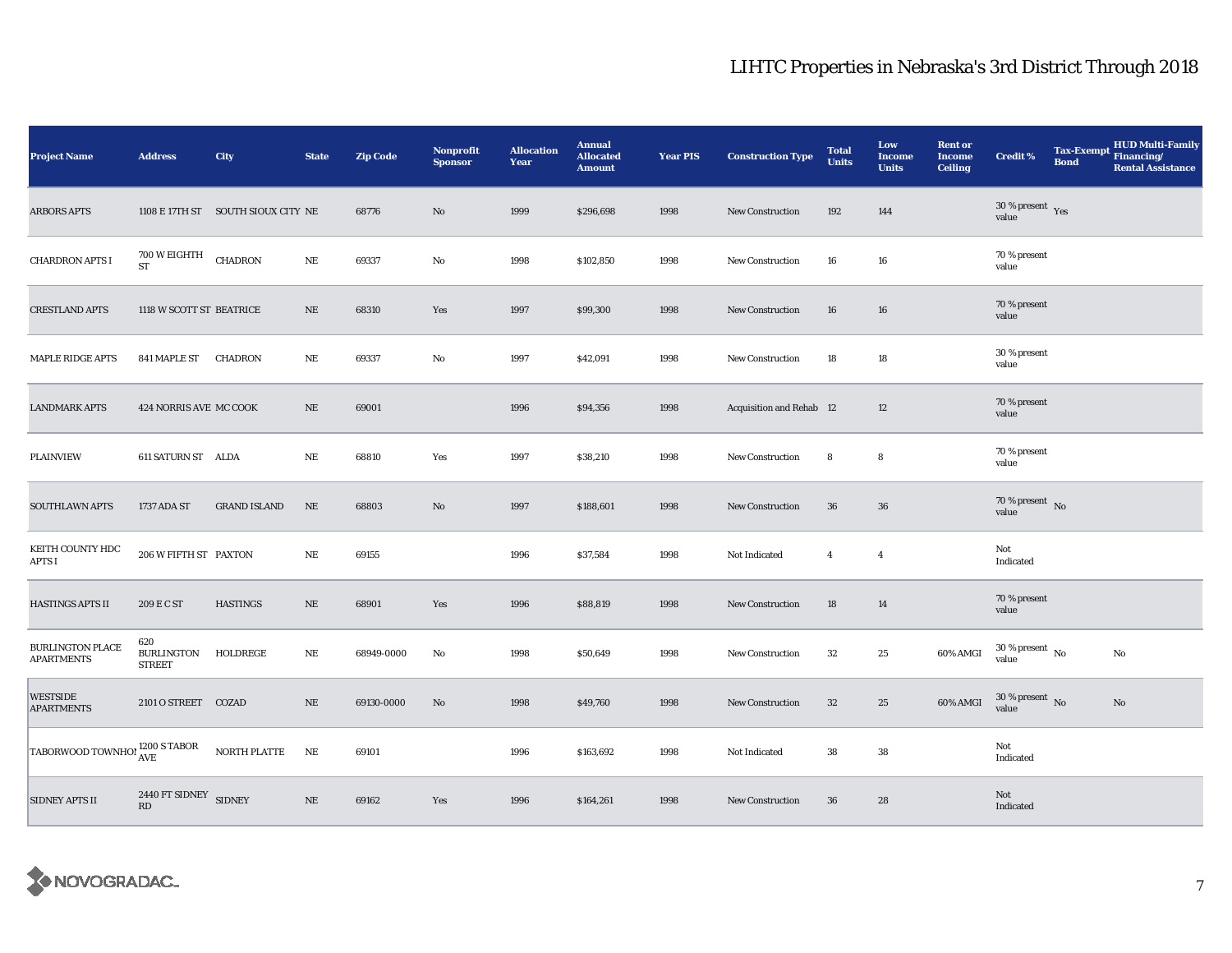| <b>Project Name</b>                                  | <b>Address</b>             | <b>City</b>         | <b>State</b> | <b>Zip Code</b> | <b>Nonprofit</b><br><b>Sponsor</b> | <b>Allocation</b><br>Year | <b>Annual</b><br><b>Allocated</b><br><b>Amount</b> | <b>Year PIS</b> | <b>Construction Type</b> | <b>Total</b><br><b>Units</b> | Low<br><b>Income</b><br><b>Units</b> | <b>Rent or</b><br><b>Income</b><br><b>Ceiling</b> | <b>Credit %</b>                          | <b>Bond</b> | <b>HUD Multi-Family</b><br>Tax-Exempt Financing/<br><b>Rental Assistance</b> |
|------------------------------------------------------|----------------------------|---------------------|--------------|-----------------|------------------------------------|---------------------------|----------------------------------------------------|-----------------|--------------------------|------------------------------|--------------------------------------|---------------------------------------------------|------------------------------------------|-------------|------------------------------------------------------------------------------|
| PACIFIC PLACE APTS                                   | 500 N PACIFIC<br><b>ST</b> | NORTH PLATTE        | NE           | 69101           |                                    | 1998                      | \$103,666                                          | 1998            | Not Indicated            | 64                           | 50                                   |                                                   | Not<br>Indicated                         |             |                                                                              |
| CEDAR GROVE APARTMI <sup>1302-1402</sup>             |                            | AURORA              | $\rm NE$     | 68818-0000      | No                                 | 1999                      | \$32,164                                           | 1999            | <b>New Construction</b>  | 18                           | 14                                   | 60% AMGI                                          | $30\,\%$ present $\,$ No $\,$<br>value   |             | No                                                                           |
| CHERRY PARK APTS PHA 415 S CHERRY ST GRAND ISLAND    |                            |                     | NE           | 68801           | No                                 | 1998                      | \$324,544                                          | 1999            | New Construction         | 60                           | 60                                   |                                                   | 70 % present $\overline{N_0}$<br>value   |             |                                                                              |
| <b>CROWN WEST</b>                                    | 2027 CHAR AVE SCOTTSBLUFF  |                     | NE           | 69361           | Yes                                | 1998                      | \$99,504                                           | 1999            | New Construction         | 15                           | 15                                   |                                                   | $70\,\%$ present $\,$ No value           |             |                                                                              |
| <b>CREST VIEW APTS</b>                               | 2730 11TH AVE SIDNEY       |                     | $\rm NE$     | 69162           | No                                 | 1999                      | \$74,300                                           | 1999            | New Construction         | 48                           | 36                                   |                                                   | $30\,\%$ present $\,$ Yes value          |             |                                                                              |
| <b>LAKESIDE APTS</b>                                 | 210 20TH ST                | <b>GOTHENBURG</b>   | $\rm NE$     | 69138           | No                                 | 1999                      | \$37,656                                           | 1999            | New Construction         | 24                           | 18                                   |                                                   | 30 % present $\gamma_{\rm{es}}$<br>value |             |                                                                              |
| <b>LINCOLN HOUSE</b>                                 | 1423 BROADWAY SCOTTSBLUFF  |                     | $\rm NE$     | 69361           | No                                 | 1998                      | \$88,845                                           | 1999            | Acquisition and Rehab 35 |                              | 35                                   |                                                   | $30$ % present $\,$ No $\,$<br>value     |             |                                                                              |
| MEADOWVIEW ESTATES $^{1106}_{\rm DR}$ W NATHAN WAYNE |                            |                     | $\rm NE$     | 68787           | $\mathbf{N}\mathbf{o}$             | 1998                      | \$39,157                                           | 1999            | New Construction         | 16                           | 16                                   |                                                   | $70\,\%$ present $\,$ No value           |             |                                                                              |
| <b>SOUTHLAWN APTS II</b>                             | 1830 ADA ST                | <b>GRAND ISLAND</b> | $\rm NE$     | 68803           | No                                 | 1999                      | \$14,662                                           | 1999            | New Construction         | 16                           | $\tau$                               |                                                   | 30 % present $\rm\,Yes$<br>value         |             |                                                                              |
| <b>SUNRIDGE APTS</b>                                 | 1010 N 26TH ST BEATRICE    |                     | NE           | 68310           | $\mathbf{N}\mathbf{o}$             | 1999                      | \$38,418                                           | 1999            | <b>New Construction</b>  | 24                           | 18                                   |                                                   | $30\,\%$ present $\,$ Yes value          |             |                                                                              |
| <b>VALENTINE APTS</b>                                | 906 N GREEN ST VALENTINE   |                     | NE           | 69201           | No                                 | 1997                      | \$125,578                                          | 1999            | <b>New Construction</b>  | 18                           | $18\,$                               |                                                   | $70\,\%$ present $\,$ No value           |             |                                                                              |
| RESIDENCE OF AINSWO 152A S HALL ST AINSWORTH         |                            |                     | $\rm NE$     |                 | No                                 | 1998                      | \$86,284                                           | 2000            | <b>New Construction</b>  | 12                           | 12                                   |                                                   | $70\,\%$ present $\,$ No value           |             |                                                                              |
| <b>BADER NORTH APTS</b>                              | 2609 BADER DR CENTRAL CITY |                     | NE           | 68826           | No                                 | 1999                      | \$106,410                                          | 2000            | New Construction         | 16                           | 16                                   |                                                   | $70$ % present $_{\, \rm No}$<br>value   |             |                                                                              |

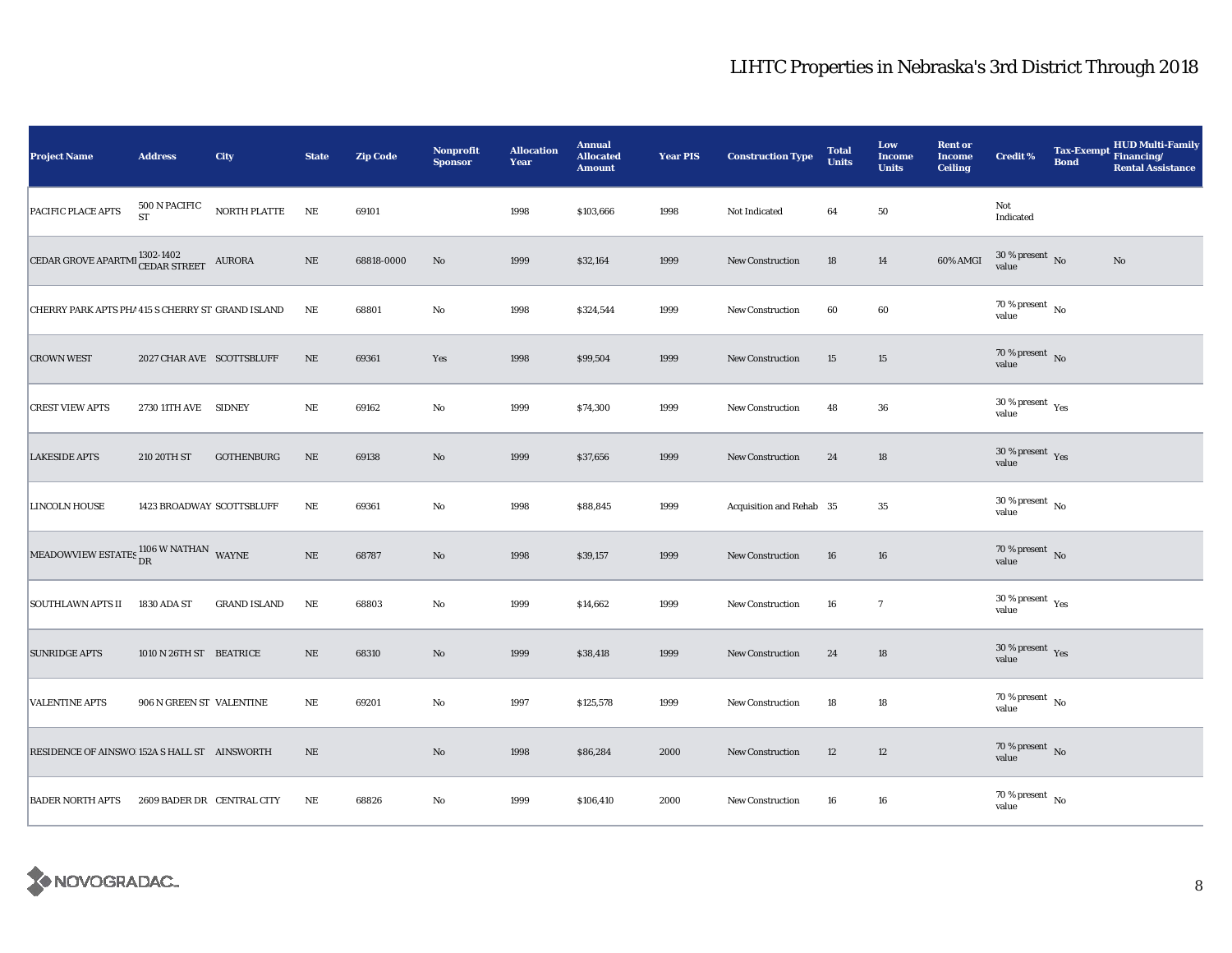| Project Name                                                   | <b>Address</b>                                | City            | <b>State</b> | <b>Zip Code</b> | <b>Nonprofit</b><br><b>Sponsor</b> | <b>Allocation</b><br>Year | <b>Annual</b><br><b>Allocated</b><br><b>Amount</b> | <b>Year PIS</b> | <b>Construction Type</b> | <b>Total</b><br><b>Units</b> | Low<br><b>Income</b><br><b>Units</b> | <b>Rent or</b><br><b>Income</b><br><b>Ceiling</b> | <b>Credit %</b>                          | <b>Tax-Exempt</b><br><b>Bond</b> | HUD Multi-Family<br>Financing/<br><b>Rental Assistance</b> |
|----------------------------------------------------------------|-----------------------------------------------|-----------------|--------------|-----------------|------------------------------------|---------------------------|----------------------------------------------------|-----------------|--------------------------|------------------------------|--------------------------------------|---------------------------------------------------|------------------------------------------|----------------------------------|------------------------------------------------------------|
| HERITAGE APTS OF BER 510 MASON AVE BERTRAND                    |                                               |                 | NE           | 68927           | No                                 | 1998                      | \$22,911                                           | 2000            | <b>New Construction</b>  | $5\overline{)}$              | $5\overline{)}$                      |                                                   | $70\,\%$ present $\,$ No value           |                                  |                                                            |
| KINCAID VILLAGE APTS 250 CHURCH ST ONEILL                      |                                               |                 | $\rm NE$     | 68763           | $\rm No$                           | 1998                      | \$112,824                                          | 2000            | <b>New Construction</b>  | 18                           | 18                                   |                                                   | $70\,\%$ present $\,$ No value           |                                  |                                                            |
| <b>SOUTH GLEN APTS</b>                                         | $\,$ 2315 $\,$ SCHNEIDER AVE $\,$ AUBURN $\,$ |                 | $\rm NE$     | 68305           | $\rm No$                           | 1998                      | \$90,065                                           | 2000            | <b>New Construction</b>  | 16                           | 16                                   |                                                   | $70\,\%$ present $\,$ No value           |                                  |                                                            |
| <b>SUNSET CROWN</b>                                            | 1003<br>MERIWETHER BEATRICE<br>ST             |                 | $_{\rm NE}$  | 68310           | Yes                                | 1999                      | \$150,000                                          | 2000            | New Construction         | 17                           | 17                                   |                                                   | $70\,\%$ present $\,$ No value           |                                  |                                                            |
| VALLEY VIEW TOWNHO! $^{410\, \rm S}$ COLLEGE $\quad$ ORLEANS   |                                               |                 | $\rm NE$     | 68966           | Yes                                | 1999                      | \$35,719                                           | 2000            | <b>New Construction</b>  | $\bf{6}$                     | $6\phantom{.0}$                      |                                                   | $70\,\%$ present $\,$ No value           |                                  |                                                            |
| <b>BARRIER FREE HOMES 480 A ST</b>                             |                                               | <b>GERING</b>   | NE           | 69341           | Yes                                | 2000                      | \$51,668                                           | 2001            | New Construction         | $\mathbf{7}$                 | $\tau$                               |                                                   | $70$ % present $\,$ No $\,$<br>value     |                                  |                                                            |
| BEATRICE SUNSET ESTA MERIWETHER BEATRICE                       | 1108<br><b>ST</b>                             |                 | $\rm NE$     | 68310           | Yes                                | 2001                      | \$165,282                                          | 2001            | New Construction         | 17                           | 17                                   |                                                   | $70\,\%$ present $\,$ No value           |                                  |                                                            |
| <b>COTTONWOOD APTS</b>                                         | 325 L ST                                      | <b>GERING</b>   | NE           | 69341           | Yes                                | 2000                      | \$323,523                                          | 2001            | <b>New Construction</b>  | 49                           | 48                                   |                                                   | $70\,\%$ present $\,$ No value           |                                  |                                                            |
| <b>GRANT HOUSING I</b>                                         | 328 MITCHEM<br>AVE                            | <b>GRANT</b>    | $\rm NE$     | 69140           | Yes                                | 2000                      | \$50,645                                           | 2001            | <b>New Construction</b>  | $\bf{6}$                     | $\bf 6$                              |                                                   | Not<br>Indicated                         | No                               |                                                            |
| <b>KELLEY CREEK APTS</b>                                       | 101 KELLY CT                                  | MC COOK         | $\rm NE$     | 69001           | $_{\rm No}$                        | 2001                      | \$29,656                                           | 2001            | New Construction         | 24                           | 12                                   |                                                   | $30\,\%$ present $\,$ $\rm Yes$<br>value |                                  |                                                            |
| MEADOWS TOWNHOME $^{332}_{\rm CIR}$                            |                                               | <b>HASTINGS</b> | $\rm NE$     | 68901           | Yes                                | 2000                      | \$123,960                                          | 2001            | New Construction         | 16                           | 16                                   |                                                   | $70\,\%$ present $\,$ No value           |                                  |                                                            |
| PARENTS OF ALL AGES 729 W MARY ST BEATRICE                     |                                               |                 | $\rm NE$     | 68310           | Yes                                | 2000                      | \$81,485                                           | 2001            | <b>New Construction</b>  | 10                           | 10                                   |                                                   | 70 % present $\hbox{~No}$<br>value       |                                  |                                                            |
| PARK VIEW PLAZA CONC $^{400\,N\,\rm EIGHTH}_{\rm AVE}$ BURWELL |                                               |                 | $\rm NE$     | 68823           | Yes                                | 2000                      | \$50,744                                           | 2001            | New Construction         | 9                            | 9                                    |                                                   | $70\,\%$ present $\,$ No value           |                                  |                                                            |

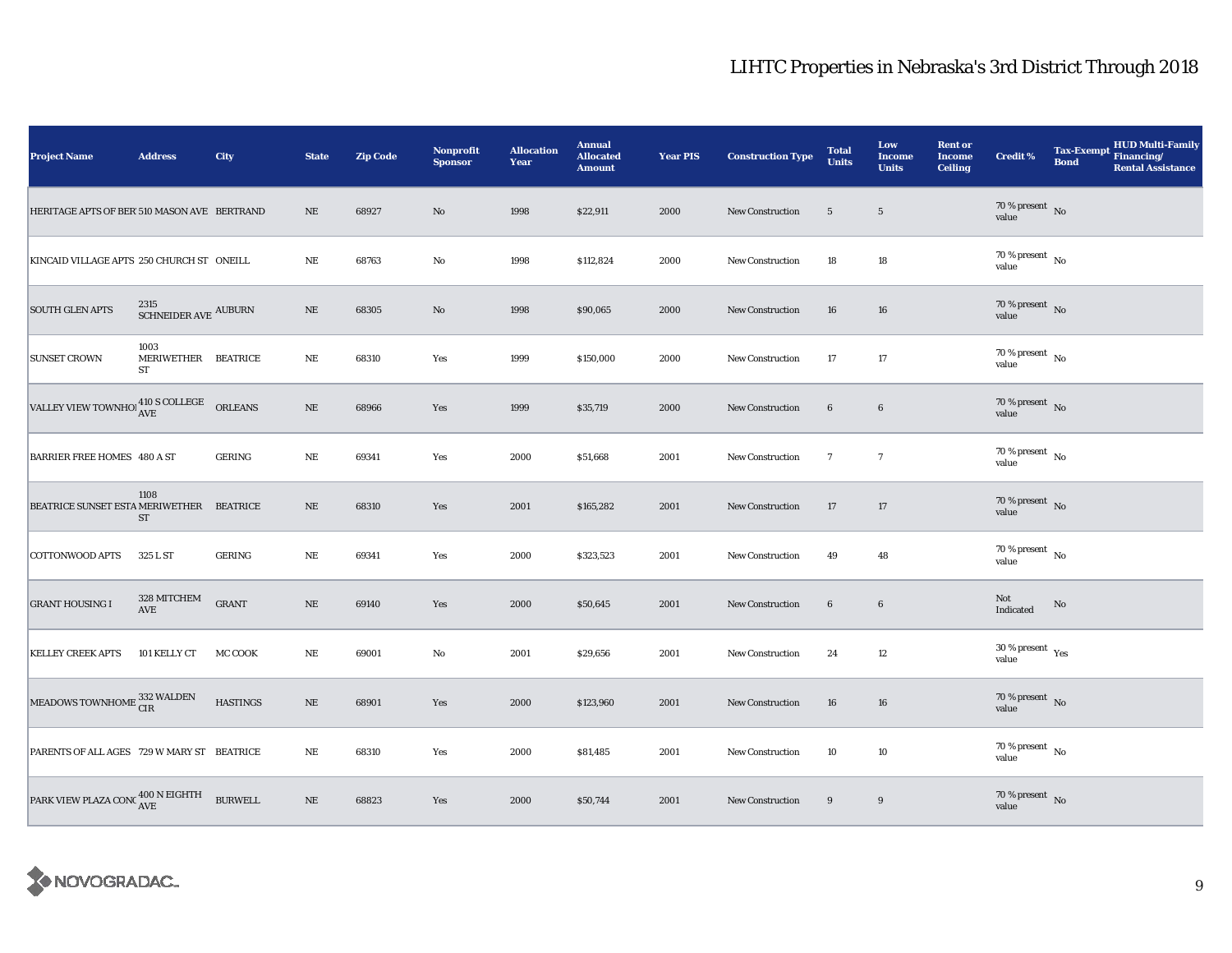| <b>Project Name</b>                                      | <b>Address</b>             | City                | <b>State</b> | <b>Zip Code</b> | <b>Nonprofit</b><br><b>Sponsor</b> | <b>Allocation</b><br>Year | <b>Annual</b><br><b>Allocated</b><br><b>Amount</b> | <b>Year PIS</b> | <b>Construction Type</b> | <b>Total</b><br><b>Units</b> | Low<br><b>Income</b><br><b>Units</b> | <b>Rent or</b><br><b>Income</b><br><b>Ceiling</b> | <b>Credit %</b>                      | <b>Bond</b> | HUD Multi-Family<br>Tax-Exempt Financing/<br><b>Rental Assistance</b> |
|----------------------------------------------------------|----------------------------|---------------------|--------------|-----------------|------------------------------------|---------------------------|----------------------------------------------------|-----------------|--------------------------|------------------------------|--------------------------------------|---------------------------------------------------|--------------------------------------|-------------|-----------------------------------------------------------------------|
| <b>SOUTH RIDGE APTS</b>                                  | 108 PAXTON ST CAMBRIDGE    |                     | NE           | 69022           | Yes                                | 2001                      | \$93,126                                           | 2001            | New Construction         | 16                           | 16                                   |                                                   | 70 % present $\hbox{~No}$<br>value   |             |                                                                       |
| SOUTHLAWN APTS III 1764 ADA ST                           |                            | <b>GRAND ISLAND</b> | $_{\rm NE}$  | 68803           | No                                 | 2000                      | \$116,393                                          | 2001            | <b>New Construction</b>  | 20                           | 20                                   |                                                   | $70\,\%$ present $\,$ No value       |             |                                                                       |
| <b>SUNRIDGE APTS II</b>                                  | 1006 N 26TH ST BEATRICE    |                     | $_{\rm NE}$  | 68310           | $\mathbf {No}$                     | 2001                      | \$29,395                                           | 2001            | <b>New Construction</b>  | 24                           | 12                                   |                                                   | $30$ % present $\,$ No $\,$<br>value |             |                                                                       |
| <b>TABOR RANCH</b>                                       | 1102 S TABOR<br>AVE        | NORTH PLATTE        | NE           | 69101           | Yes                                | 1999                      | \$325,000                                          | 2001            | New Construction         | 49                           | 48                                   |                                                   | $70\,\%$ present $\,$ No value       |             |                                                                       |
| THE VILLAS AT CRYSTAI <sup>1611</sup> HONEY              |                            | SOUTH SIOUX CITY NE |              | 68776           | No                                 | 2000                      | \$71,345                                           | 2001            | <b>New Construction</b>  | 12                           | 12                                   |                                                   | $70\,\%$ present $\,$ No value       |             |                                                                       |
| <b>ALBION MANOR</b>                                      | 717 S A ST                 | <b>ALBION</b>       | $\rm NE$     | 68620           | $\rm No$                           | 2001                      | \$54,733                                           | 2002            | New Construction         | $\bf8$                       | $\bf8$                               |                                                   | 70 % present $\overline{N}$<br>value |             |                                                                       |
| PRAIRIE WOODS CROWI 1224 N INDIANA YORK                  |                            |                     | NE           | 68467           | Yes                                | 2001                      | \$141,795                                          | 2002            | New Construction         | 15                           | 15                                   |                                                   | 70 % present $\hbox{~No}$<br>value   |             |                                                                       |
| BLUE TERRACE CROWN 1155 E 20TH ST CRETE                  |                            |                     | $\rm NE$     | 68333           | Yes                                | 2002                      | \$147,245                                          | 2003            | <b>New Construction</b>  | 16                           | 16                                   |                                                   | $70\,\%$ present $\,$ No value       |             |                                                                       |
| <b>CIRRUS HOUSE APTS</b>                                 | 1501 E 18TH ST SCOTTSBLUFF |                     | $\rm NE$     | 69361           | Yes                                | 2001                      | \$170,382                                          | 2003            | <b>New Construction</b>  | 29                           | 29                                   |                                                   | $70$ % present $\,$ No $\,$<br>value |             |                                                                       |
| <b>OAK RIDGE APTS</b>                                    | 1304 E THIRD ST OGALLALA   |                     | $\rm NE$     | 69153           | No                                 | 2002                      | \$101,643                                          | 2003            | <b>New Construction</b>  | 16                           | 16                                   |                                                   | $70\,\%$ present $\,$ No value       |             |                                                                       |
| SOUTHWOOD CROWN 107 E H ST                               |                            | <b>HASTINGS</b>     | $_{\rm NE}$  | 68901           | Yes                                | 2002                      | \$92,833                                           | 2003            | <b>New Construction</b>  | 11                           | 11                                   |                                                   | $70\,\%$ present $\,$ No value       |             |                                                                       |
| TERRACE HEIGHTS VILL 1615 TER<br>HEIGHTS DR              |                            | <b>AUBURN</b>       | $\rm NE$     | 68305           | $\rm No$                           | 2002                      | \$119,528                                          | 2003            | <b>New Construction</b>  | 16                           | 16                                   |                                                   | $70\,\%$ present $\,$ No value       |             |                                                                       |
| THE VILLAS AT CRYSTAI 1007 VILLAS DR SOUTH SIOUX CITY NE |                            |                     |              | 68776           | No                                 | 2002                      | \$171,380                                          | 2003            | New Construction         | 24                           | 24                                   |                                                   | $70$ % present $\,$ No $\,$<br>value |             |                                                                       |

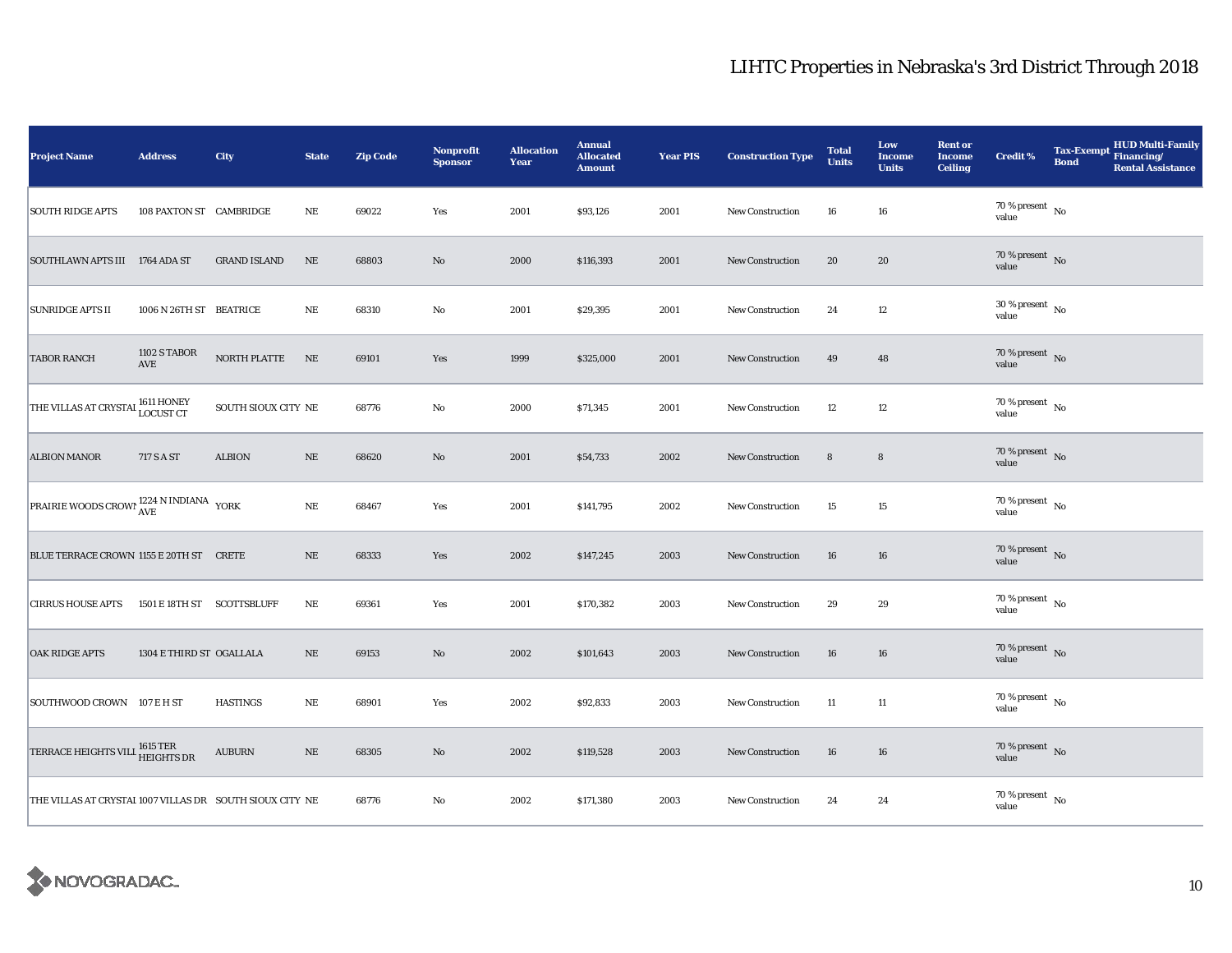| <b>Project Name</b>                          | <b>Address</b>                           | <b>City</b>                | <b>State</b>  | <b>Zip Code</b> | <b>Nonprofit</b><br><b>Sponsor</b> | <b>Allocation</b><br>Year | <b>Annual</b><br><b>Allocated</b><br><b>Amount</b> | <b>Year PIS</b> | <b>Construction Type</b> | <b>Total</b><br><b>Units</b> | Low<br><b>Income</b><br><b>Units</b> | <b>Rent or</b><br><b>Income</b><br><b>Ceiling</b> | <b>Credit %</b>                             | <b>Tax-Exempt</b><br><b>Bond</b> | <b>HUD Multi-Family</b><br>Financing/<br><b>Rental Assistance</b> |
|----------------------------------------------|------------------------------------------|----------------------------|---------------|-----------------|------------------------------------|---------------------------|----------------------------------------------------|-----------------|--------------------------|------------------------------|--------------------------------------|---------------------------------------------------|---------------------------------------------|----------------------------------|-------------------------------------------------------------------|
| RIVERBEND APTS PHASI <sup>102</sup> LAKEVIEW |                                          | <b>GRAND ISLAND</b>        | $\rm NE$      | 68803           | No                                 | 2003                      | \$303,629                                          | 2004            | <b>New Construction</b>  | 160                          | 128                                  |                                                   | $30$ % present $\,$ $\rm Yes$<br>value      |                                  |                                                                   |
| <b>VILLAGE AT KEARNEY</b>                    | 88 LA CROSSE<br>DR                       | <b>KEARNEY</b>             | $\rm NE$      | 68845           | $\mathbf{No}$                      | 2003                      | \$325,001                                          | 2004            | New Construction         | 37                           | 37                                   |                                                   | $70$ % present $\,$ No $\,$<br>value        |                                  |                                                                   |
| <b>VILLAGE AT NORTH</b><br><b>PLATTE</b>     | ${\rm ST}$                               | 4000 W SECOND NORTH PLATTE | $\mathbf{NE}$ | 69101           | Yes                                | 2002                      | \$325,000                                          | 2004            | <b>New Construction</b>  | 49                           |                                      | 48                                                | $70\,\%$ present $\,$ No value              |                                  |                                                                   |
| <b>VILLAGE AT GERING</b>                     | 155 L ST                                 | GERING                     | $\rm NE$      | 69341           | Yes                                | 2003                      | \$325,000                                          | 2004            | New Construction         | 49                           | 49                                   |                                                   | $70$ % present $\,$ No $\,$<br>value        |                                  |                                                                   |
| COLONIAL SQUARE APT: 515 E 16TH ST           |                                          | <b>GRAND ISLAND</b>        | $\rm NE$      | 68801           | $\rm No$                           | 2004                      | \$195,676                                          | 2005            | Acquisition and Rehab 56 |                              | 56                                   |                                                   | <b>Both 30%</b><br>and 70%<br>present value | No                               |                                                                   |
| <b>FAIRBURY '23 APTS</b>                     | 720 J ST                                 | <b>FAIRBURY</b>            | $\rm NE$      | 68352           | $\rm No$                           | 2004                      | \$290,030                                          | 2005            | New Construction         | 26                           | 26                                   |                                                   | $70$ % present $\,$ No $\,$<br>value        |                                  |                                                                   |
| <b>VILLAGE PLAZA</b>                         | 2730 W LA<br>PLATTE RD                   | <b>KEARNEY</b>             | $\rm NE$      | 68845           | $\mathbf{No}$                      | 2005                      | \$434,234                                          | 2005            | New Construction         | 30                           | 30                                   | 60% AMGI                                          | $70\,\%$ present $\,$ No value              |                                  |                                                                   |
| <b>WALNUT HOUSING</b>                        | 504 N ELM ST                             | <b>GRAND ISLAND</b>        | NE            | 68801           | $\rm No$                           | 2003                      | \$403,666                                          | 2005            | Acquisition and Rehab 88 |                              | 87                                   |                                                   | <b>Both 30%</b><br>and 70%<br>present value | No                               |                                                                   |
| WEST PARK TOWNHOMI 3808 PRAIRIE              |                                          | $\rm{NORTH}$ PLATTE        | NE            | 69101           | No                                 | 2004                      | \$476,544                                          | 2005            | New Construction         | 54                           | 53                                   |                                                   | 70 % present $\bar{N}$ o<br>value           |                                  |                                                                   |
| YORK PLACE CROWN                             | 1237 N<br>WISCONSIN AVE $^{\mbox{YORK}}$ |                            | $\rm NE$      | 68467           | Yes                                | 2004                      | \$147,557                                          | 2005            | <b>New Construction</b>  | 12                           | 12                                   |                                                   | $70$ % present $\,$ No $\,$<br>value        |                                  |                                                                   |
| <b>APPLE RIVER CROWN</b>                     | 2416<br>KUHLMANN<br>AVE                  | <b>AUBURN</b>              | $\rm NE$      | 68305           | No                                 | 2006                      | \$188,192                                          | 2006            | New Construction         | 15                           | 15                                   | 60% AMGI                                          | $70\%$ present No<br>value                  |                                  |                                                                   |
| <b>COURTHOUSE VILLA</b>                      | 310 W FIFTH ST BRIDGEPORT                |                            | $\rm NE$      | 69336           | No                                 | 2004                      | \$56,554                                           | 2006            | New Construction         | 6                            | 6                                    | 60% AMGI                                          | $70\,\%$ present $\,$ No value              |                                  |                                                                   |
| KEARNEY PLAZA HOMES 2815 W LA                |                                          | <b>KEARNEY</b>             | $\rm NE$      | 68845           | No                                 | 2005                      | \$351,981                                          | 2006            | <b>New Construction</b>  | 16                           | 16                                   | 60% AMGI                                          | $70\,\%$ present $\,$ No value              |                                  |                                                                   |

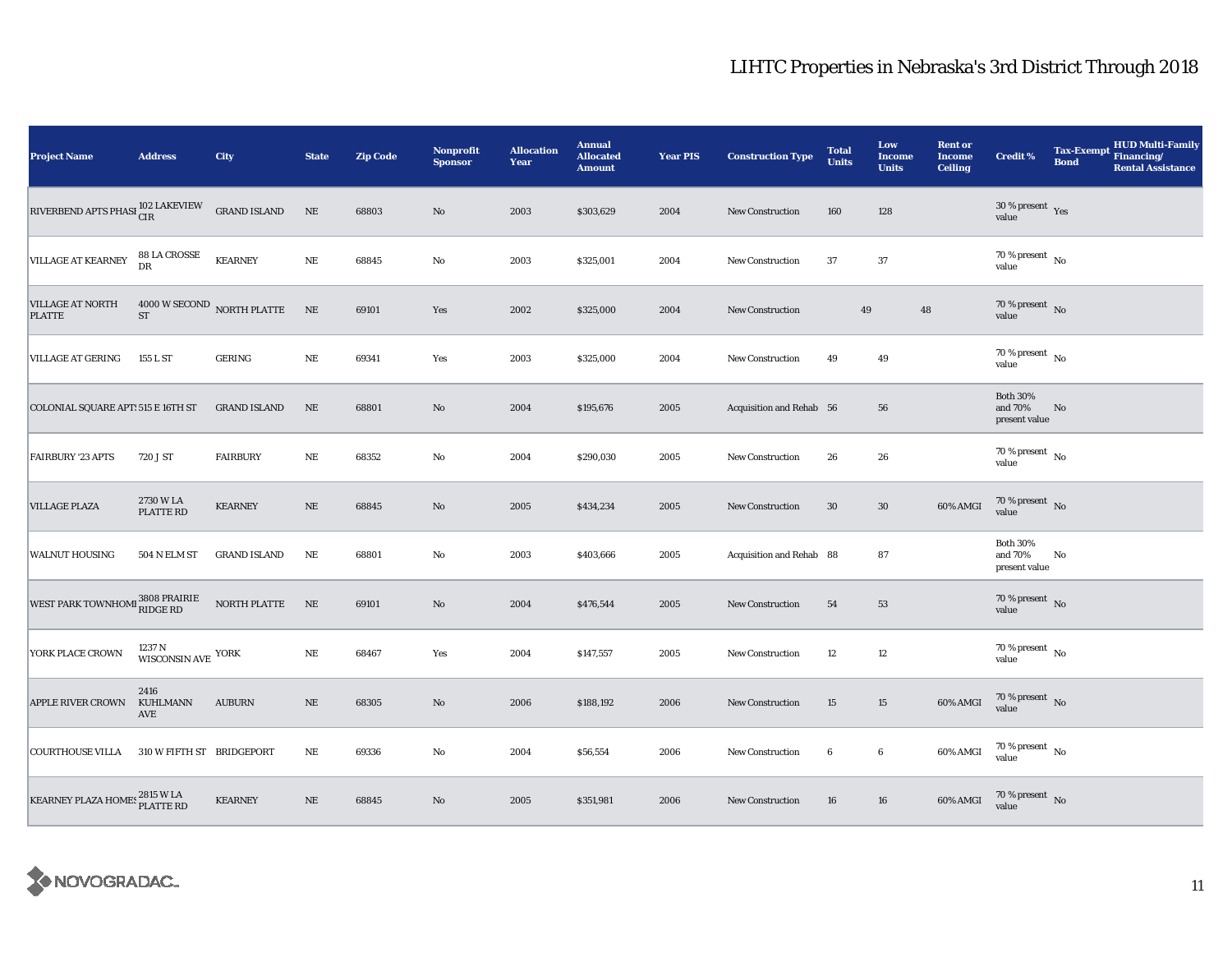| <b>Project Name</b>                                                              | <b>Address</b>                          | <b>City</b>        | <b>State</b> | <b>Zip Code</b> | Nonprofit<br><b>Sponsor</b> | <b>Allocation</b><br>Year | <b>Annual</b><br><b>Allocated</b><br><b>Amount</b> | <b>Year PIS</b> | <b>Construction Type</b> | <b>Total</b><br><b>Units</b> | Low<br><b>Income</b><br><b>Units</b> | <b>Rent or</b><br><b>Income</b><br><b>Ceiling</b> | <b>Credit %</b>                | <b>Tax-Exempt</b><br><b>Bond</b> | <b>HUD Multi-Family</b><br>Financing/<br><b>Rental Assistance</b> |
|----------------------------------------------------------------------------------|-----------------------------------------|--------------------|--------------|-----------------|-----------------------------|---------------------------|----------------------------------------------------|-----------------|--------------------------|------------------------------|--------------------------------------|---------------------------------------------------|--------------------------------|----------------------------------|-------------------------------------------------------------------|
| PATHWAYS PLAZA APTS $^{901}_{\text{AVE}}$ S FRANKLIN HASTINGS                    |                                         |                    | $\rm{NE}$    | 68901           | Yes                         | 2004                      | \$181,865                                          | 2006            | New Construction         | 24                           | 24                                   | 60% AMGI                                          | $70\,\%$ present $\,$ No value |                                  |                                                                   |
| <b>STONERIDGE APTS</b>                                                           | 716 E 56TH ST                           | <b>KEARNEY</b>     | $\rm NE$     | 68847           | No                          | 2005                      | \$450,000                                          | 2006            | <b>New Construction</b>  | 80                           | 70                                   | 60% AMGI                                          | $70\,\%$ present $\,$ No value |                                  |                                                                   |
| HORSESHOE BEND VILL ${}^{206}_{ST \text{ APT B}}$ SUTTON                         |                                         |                    | $\rm NE$     | 68979           | No                          | 2006                      | \$68,761                                           | 2006            | New Construction         | 8                            | 8                                    | 60% AMGI                                          | $70\,\%$ present $\,$ No value |                                  |                                                                   |
| TERRACE HEIGHTS VILL 1608 TER                                                    |                                         | <b>AUBURN</b>      | $\rm NE$     | 68305           | $\rm No$                    | 2006                      | \$164,664                                          | 2006            | New Construction         | 16                           | 16                                   | 60% AMGI                                          | $70\,\%$ present $\,$ No value |                                  |                                                                   |
| VALACIA NORTH VILLA 817 SEVENTH ST GERING                                        |                                         |                    | $\rm NE$     | 69341           | $\mathbf {No}$              | 2006                      | \$56,393                                           | 2006            | <b>New Construction</b>  | $\boldsymbol{6}$             | $\boldsymbol{6}$                     | 60% AMGI                                          | $70\,\%$ present $\,$ No value |                                  |                                                                   |
| <b>WEST WING APTS</b>                                                            | 1802 1/2 17TH<br>$\operatorname{AVE}$   | <b>SCOTTSBLUFF</b> | $\rm NE$     | 69361           | Yes                         | 2006                      | \$110,033                                          | 2006            | New Construction         | $\bf8$                       | $\bf8$                               | $60\%$ AMGI                                       | $70\,\%$ present $\,$ No value |                                  |                                                                   |
| <b>GOLDENROD VILLAGE</b>                                                         | $205$ S $$\,{\rm GOLDENROD\,PL}$$ CRETE |                    | $\rm NE$     | 68333           | $\rm No$                    | 2006                      | \$156,008                                          | 2007            | New Construction         | 24                           | 24                                   | 60% AMGI                                          | $70\,\%$ present $\,$ No value |                                  |                                                                   |
| GREAT WEST TOWNHON $_{\hbox{\small CIR}}^{1003\hbox{\small GREAT W}}$            |                                         | <b>OGALLALA</b>    | $\rm NE$     | 69153           | $\rm No$                    | 2006                      | \$219,665                                          | 2007            | New Construction         | 16                           | 16                                   | 60% AMGI                                          | $70\,\%$ present $\,$ No value |                                  |                                                                   |
| VILLAGE AT AURORA 2113 N ST                                                      |                                         | <b>AURORA</b>      | $\rm NE$     | 68818           | Yes                         | 2006                      | \$176,422                                          | 2007            | <b>New Construction</b>  | 10                           | 10                                   | 60% AMGI                                          | $70\,\%$ present $\,$ No value |                                  |                                                                   |
| <b>VILLAGE AT SIDNEY</b>                                                         | 1260 VILLAGE<br><b>WAY</b>              | <b>SIDNEY</b>      | $\rm NE$     | 69162           | Yes                         | 2005                      | \$449,501                                          | 2007            | <b>New Construction</b>  | 48                           | 48                                   | 60% AMGI                                          | $70\,\%$ present $\,$ No value |                                  |                                                                   |
| YORKTOWNE ESTATES                                                                | 2020 E NINTH<br>ST                      | <b>YORK</b>        | $\rm NE$     | 68467           |                             | 2007                      | \$199,803                                          | 2007            | Not Indicated            | 18                           | $18\,$                               |                                                   | Not<br>Indicated               |                                  |                                                                   |
| WINDRIDGE TOWNHOM $_{\mbox{AVE}}^{\mbox{812} }$ WINDRIDGE $\mbox{ GRAND}$ ISLAND |                                         |                    | $\rm NE$     | 68803           |                             | 2007                      | \$446,788                                          | 2007            | Not Indicated            | 40                           | 40                                   |                                                   | Not<br>Indicated               |                                  |                                                                   |
| <b>SOUTHEAST VILLA</b>                                                           | 2717 25TH AVE CENTRAL CITY              |                    | NE           | 68826           |                             | 2007                      | \$121,869                                          | 2007            | Not Indicated            | 12                           | 12                                   |                                                   | Not<br>Indicated               |                                  |                                                                   |

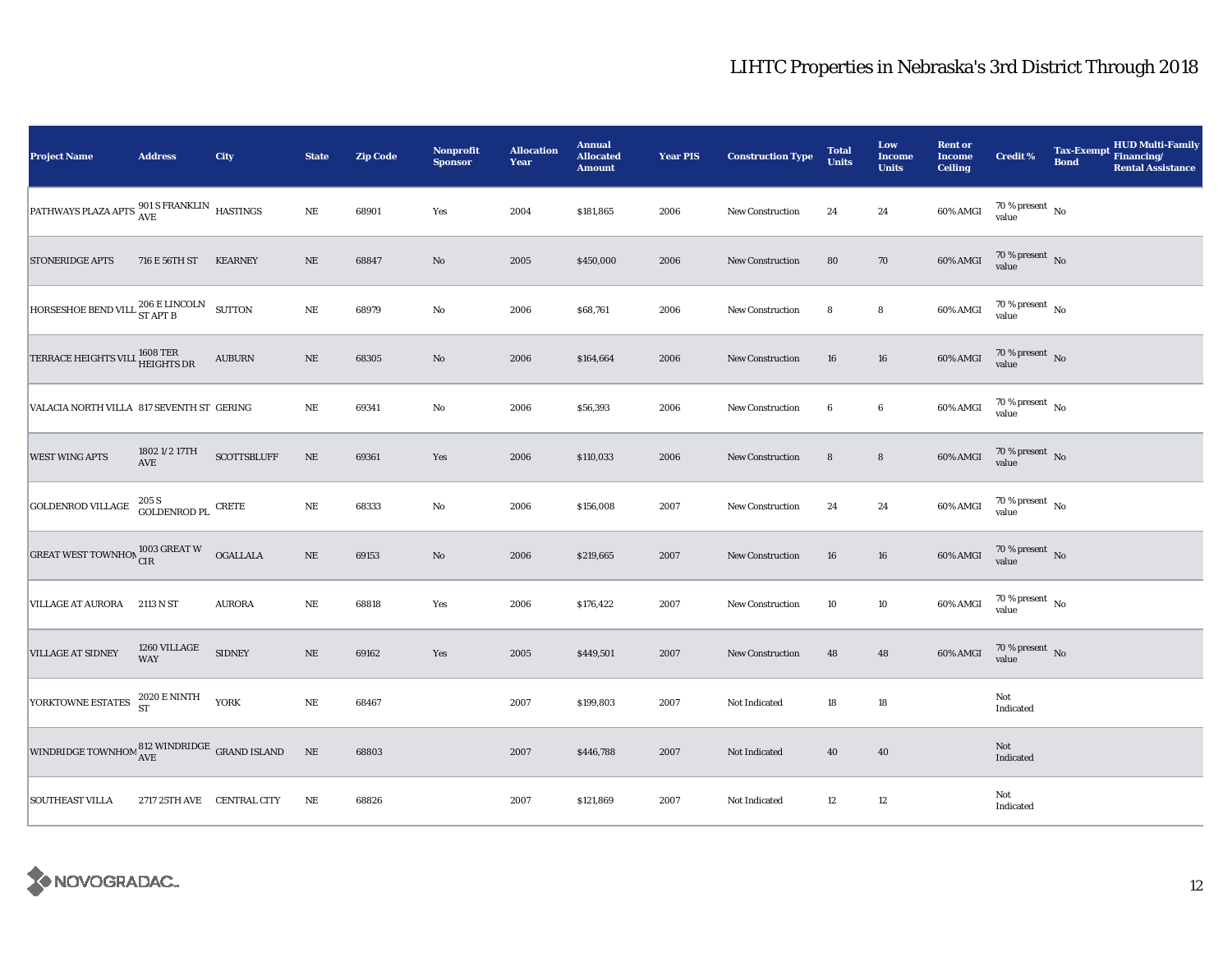| <b>Project Name</b>                                                                                                                                                                           | <b>Address</b>                     | City             | <b>State</b> | <b>Zip Code</b> | Nonprofit<br><b>Sponsor</b> | <b>Allocation</b><br>Year | <b>Annual</b><br><b>Allocated</b><br><b>Amount</b> | <b>Year PIS</b> | <b>Construction Type</b> | <b>Total</b><br><b>Units</b> | Low<br><b>Income</b><br><b>Units</b> | <b>Rent or</b><br><b>Income</b><br><b>Ceiling</b> | <b>Credit %</b>                | <b>Tax-Exempt</b><br><b>Bond</b> | HUD Multi-Family<br>Financing/<br><b>Rental Assistance</b> |
|-----------------------------------------------------------------------------------------------------------------------------------------------------------------------------------------------|------------------------------------|------------------|--------------|-----------------|-----------------------------|---------------------------|----------------------------------------------------|-----------------|--------------------------|------------------------------|--------------------------------------|---------------------------------------------------|--------------------------------|----------------------------------|------------------------------------------------------------|
| $\begin{minipage}{0.9\linewidth} \textbf{RIVERBEND} \textbf{APTS PHASI} \begin{tabular}{@{}l@{}} \textbf{06} \textbf{LAKEVIEW} & \textbf{GRAND} \textbf{ISLAND} \end{tabular} \end{minipage}$ |                                    |                  | NE           | 68803           |                             | 2006                      | \$581,820                                          | 2007            | Not Indicated            | 96                           | 81                                   |                                                   | Not<br>Indicated               |                                  |                                                            |
| $\begin{array}{ l } \hline \textbf{WOODLAND PARK TOW!}\xspace{4195} \textbf{NEW YORK} & \textbf{GRAND ISLAND} \end{array}$                                                                    |                                    |                  | $\rm NE$     | 68803           |                             | 2007                      | \$306,322                                          | 2008            | Not Indicated            | 28                           | $\bf 28$                             |                                                   | Not<br>Indicated               |                                  |                                                            |
| THE VILLAGE AT KEARN $_{\text{DR}}^{88\text{ LA CROSSE}}$                                                                                                                                     |                                    | <b>KEARNEY</b>   | $\rm NE$     | 68845           |                             | 2006                      | \$82,684                                           | 2008            | Not Indicated            | $\overline{4}$               | $\overline{4}$                       |                                                   | Not<br>Indicated               |                                  |                                                            |
| <b>REDBUD CROWN</b>                                                                                                                                                                           | 2422<br>KUHLMANN<br>AVE            | <b>AUBURN</b>    | $\rm NE$     | 68305           |                             | 2007                      | \$120,854                                          | 2008            | Not Indicated            | 8                            | 8                                    |                                                   | Not<br>Indicated               |                                  |                                                            |
| COUNTRY CLOVER CROV1507 PUTTER ST ONEILL                                                                                                                                                      |                                    |                  | $\rm NE$     | 68763           | No                          | 2008                      | \$187,905                                          | 2009            | <b>New Construction</b>  | 11                           | $11\,$                               | 60% AMGI                                          | $70\,\%$ present $\,$ No value |                                  |                                                            |
| <b>ROSEWOOD ESTATES</b>                                                                                                                                                                       | $2630$ LARAMIE $\quad$ ALLIANCE DR |                  | $\rm NE$     | 69301           | $\mathbf {No}$              | 2008                      | \$223,326                                          | 2009            | New Construction         | 18                           | $18\,$                               | 60% AMGI                                          | $70\,\%$ present $\,$ No value |                                  |                                                            |
| <b>WAYNE CROWN</b>                                                                                                                                                                            | $902$ WIGHTMAN $\,$ WAYNE CIR $\,$ |                  | $\rm NE$     | 68787           | No                          | 2008                      | \$213,487                                          | 2009            | <b>New Construction</b>  | 10                           | $10\,$                               | 60% AMGI                                          | $70\,\%$ present $\,$ No value |                                  |                                                            |
| <b>DAWSON ESTATES</b>                                                                                                                                                                         | 1001 REAGAN<br>DR                  | <b>LEXINGTON</b> | $\rm NE$     | 68850           | $\rm No$                    | 2008                      | \$233,782                                          | 2009            | <b>New Construction</b>  | 15                           | $15\,$                               | 60% AMGI                                          | $70\,\%$ present $\,$ No value |                                  |                                                            |
| <b>SUNRISE EAST</b>                                                                                                                                                                           | 1516 12TH AVE HOLDREGE             |                  | $\rm NE$     | 68949           | No                          | 2008                      | \$188,064                                          | 2009            | New Construction         | 16                           | 16                                   | $60\%$ AMGI                                       | $70\,\%$ present $\,$ No value |                                  |                                                            |
| WINDRIDGE TOWNHOM $_{\mbox{AVE}}^{945}$ WINDRIDGE GRAND ISLAND                                                                                                                                |                                    |                  | $\rm NE$     | 68803           | $\rm No$                    | 2008                      | \$314,920                                          | 2009            | New Construction         | 18                           | $18\,$                               | 60% AMGI                                          | $70\,\%$ present $\,$ No value |                                  |                                                            |
| <b>LEGEND OAKS</b>                                                                                                                                                                            | 1801 LEGEND DR LEXINGTON           |                  | $\rm{NE}$    | 68850           | No                          | 2008                      | \$324,331                                          | 2010            | <b>New Construction</b>  | 21                           | 21                                   | 60% AMGI                                          | $70\,\%$ present $\,$ No value |                                  |                                                            |
| <b>ROBIN ESTATES</b>                                                                                                                                                                          | 1845 ROBIN DR AURORA               |                  | $\rm NE$     | 68818           | No                          | 2008                      | \$203,117                                          | 2010            | New Construction         | 10                           | $10\,$                               | 60% AMGI                                          | $70\,\%$ present $\,$ No value |                                  |                                                            |
| WOODLAND PARK TOWI $_{\rm AVE}^{4168\text{ NEW YORK}}$ GRAND ISLAND                                                                                                                           |                                    |                  | $\,$ NE      | 68803           | No                          | 2008                      | \$474,228                                          | 2010            | <b>New Construction</b>  | 26                           | 26                                   | 60% AMGI                                          | $70\,\%$ present $\;$ No value |                                  |                                                            |

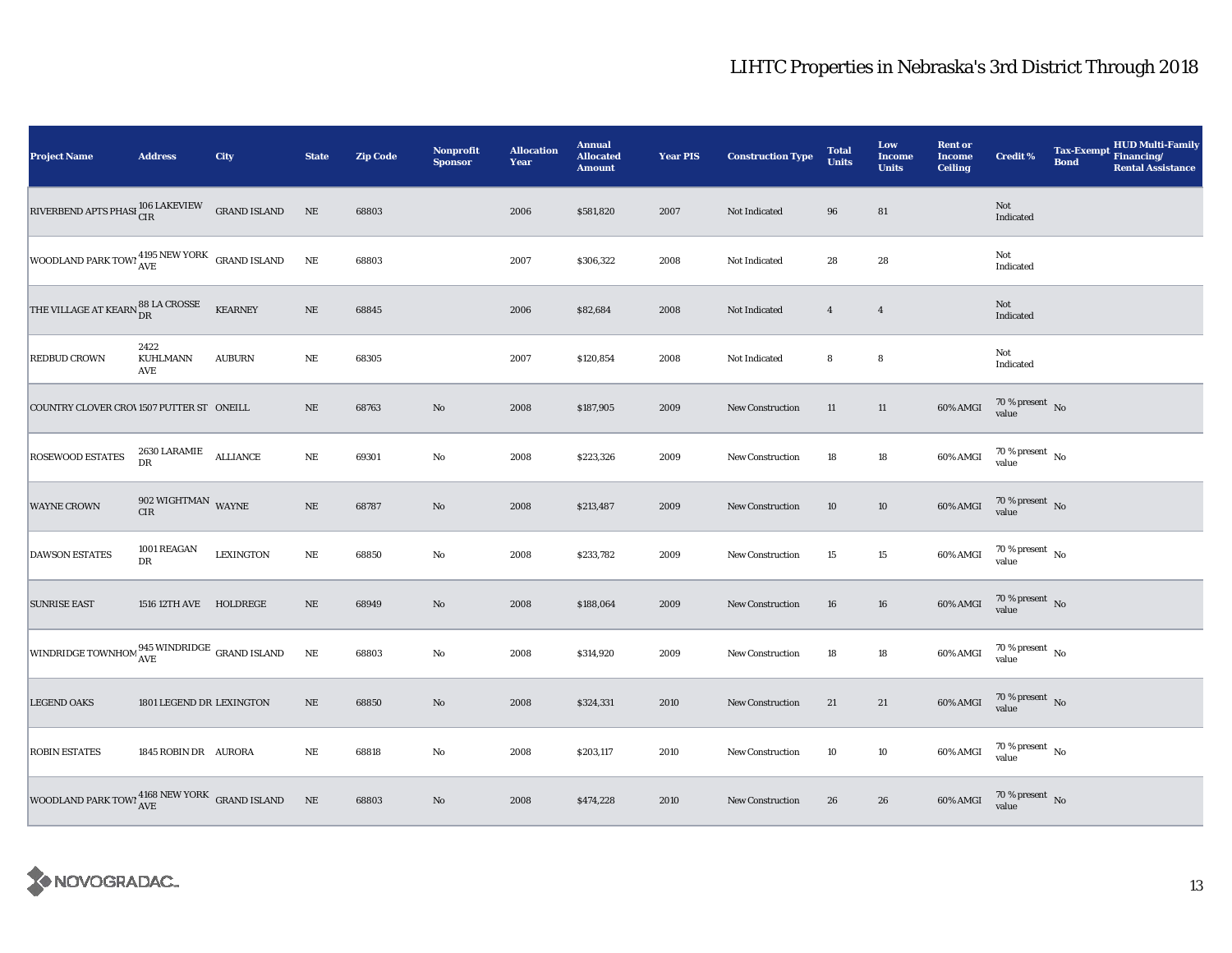| <b>Project Name</b>                                             | <b>Address</b>               | City                                                  | <b>State</b> | <b>Zip Code</b> | <b>Nonprofit</b><br><b>Sponsor</b> | <b>Allocation</b><br>Year | <b>Annual</b><br><b>Allocated</b><br><b>Amount</b> | <b>Year PIS</b> | <b>Construction Type</b> | <b>Total</b><br><b>Units</b> | Low<br><b>Income</b><br><b>Units</b> | <b>Rent or</b><br><b>Income</b><br><b>Ceiling</b> | <b>Credit %</b>                | <b>Bond</b> | HUD Multi-Family<br>Tax-Exempt Financing/<br><b>Rental Assistance</b> |
|-----------------------------------------------------------------|------------------------------|-------------------------------------------------------|--------------|-----------------|------------------------------------|---------------------------|----------------------------------------------------|-----------------|--------------------------|------------------------------|--------------------------------------|---------------------------------------------------|--------------------------------|-------------|-----------------------------------------------------------------------|
| YORKTOWNE ESTATES P ST E EIGHTH YORK                            |                              |                                                       | $\rm NE$     | 68467           | $\rm No$                           | 2008                      | \$375,052                                          | 2010            | New Construction         | ${\bf 20}$                   |                                      | 20 60% AMGI                                       | $70\,\%$ present $\,$ No value |             |                                                                       |
| JEFFERSON SQUARE                                                | 1120 JEFFERSON GOTHENBURG ST |                                                       | $\rm NE$     | 69138           |                                    | 2009                      | \$108,607                                          | 2010            | Not Indicated            | 11                           | $11\,$                               |                                                   | Not<br>Indicated               |             |                                                                       |
| CANTERBURY VILLAGE / 2513 WILLOW ST SOUTH SIOUX CITY NE         |                              |                                                       |              | 68776           | Yes                                | 2010                      | \$730,872                                          | 2010            | Not Indicated            | 96                           | ${\bf 96}$                           |                                                   | Not<br>Indicated               |             |                                                                       |
| STONERIDGE APTS PHA! 716 E 56TH ST KEARNEY                      |                              |                                                       | $\rm NE$     | 68847           |                                    | 2008                      | \$341,787                                          | 2010            | Not Indicated            | 24                           | 24                                   |                                                   | Not<br>Indicated               |             |                                                                       |
| RIDGEWOOD CROWN                                                 |                              | $711$ RIDGEWOOD $\,$ GRAND ISLAND $\,$ AVE            | $\rm NE$     | 68803           |                                    | 2009                      | \$165,206                                          | 2010            | Not Indicated            | 12                           | 12                                   |                                                   | Not<br>Indicated               |             |                                                                       |
| MOSAIC RESIDENTIAL S 2905 W FIFTH ST GRAND ISLAND               |                              |                                                       | $\rm NE$     | 68803           | Yes                                | 2010                      | \$283,075                                          | 2010            | Not Indicated            | 24                           | 24                                   |                                                   | Not<br>Indicated               |             |                                                                       |
| HASTINGS VILLAGE GAR 514 S FOURTH HASTINGS                      |                              |                                                       | $\rm NE$     | 68901           |                                    | 2009                      | \$720,152                                          | 2011            | Not Indicated            | 40                           | 40                                   |                                                   | Not<br>Indicated               |             |                                                                       |
| GERING VALLEY ESTATE 566 SEVENTH ST GERING                      |                              |                                                       | $\rm NE$     | 69341           |                                    | 2009                      | \$271,429                                          | 2011            | Not Indicated            | 28                           | 28                                   |                                                   | Not<br>Indicated               |             |                                                                       |
| <b>DIXIE GARDENS</b>                                            |                              | 116 N DIXIE AVE NORTH PLATTE                          | NE           | 69101           |                                    | 2009                      | \$200,600                                          | 2011            | Not Indicated            | 16                           | 16                                   |                                                   | Not<br>Indicated               |             |                                                                       |
| <b>CHERRY RIDGE APTS</b>                                        |                              | $800$ RIVERVIEW $\,$ SOUTH SIOUX CITY $\,$ NE $\,$ DR |              | 68776           |                                    | 2009                      | \$728,622                                          | 2011            | Not Indicated            | 48                           | 48                                   |                                                   | Not<br>Indicated               |             |                                                                       |
| <b>WESTRIDGE CROWN</b>                                          | 828<br>RIDGEWOOD<br>AVE      | <b>GRAND ISLAND</b>                                   | NE           | 68803           | No                                 | 2010                      | \$154,959                                          | 2011            | Not Indicated            | 12                           | $12\,$                               |                                                   | Not<br>Indicated               |             |                                                                       |
| <b>SUNRISE LANE</b>                                             | 1616 12TH AVE HOLDREGE       |                                                       | $\rm NE$     | 68949           | $\rm\thinspace No$                 | 2010                      | \$194,084                                          | 2011            | Not Indicated            | 18                           | 18                                   |                                                   | Not<br>Indicated               |             |                                                                       |
| ROSEWOOD ESTATES II $_{\rm LN}^{2716 \, \rm CHEYENNE}$ ALLIANCE |                              |                                                       | $\rm NE$     | 69301           | $\rm\thinspace No$                 | 2010                      | \$210,755                                          | 2011            | Not Indicated            | 18                           | 18                                   |                                                   | Not<br>Indicated               |             |                                                                       |

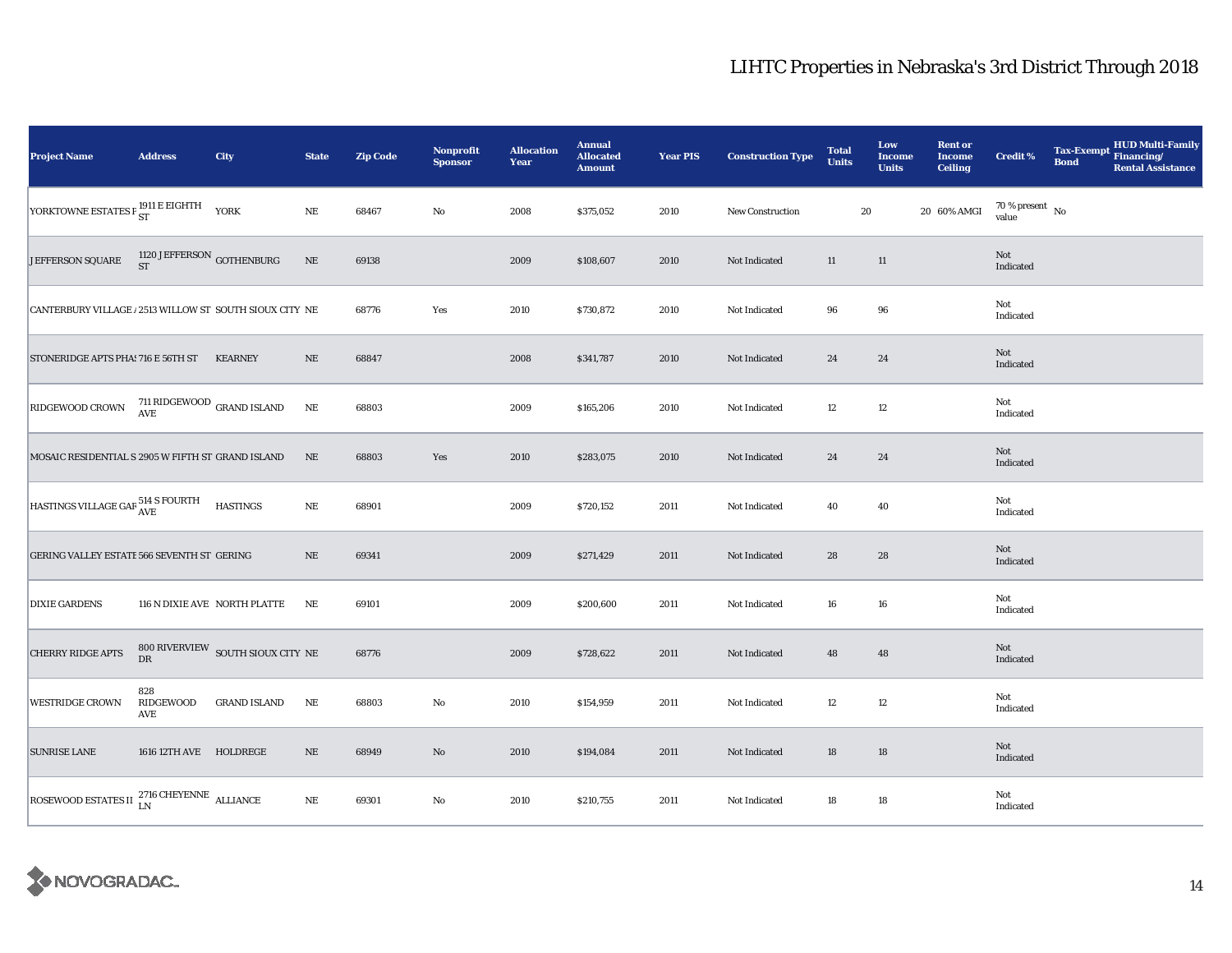| <b>Project Name</b>                                  | <b>Address</b>          | City                              | <b>State</b> | <b>Zip Code</b> | Nonprofit<br><b>Sponsor</b> | <b>Allocation</b><br>Year | <b>Annual</b><br><b>Allocated</b><br><b>Amount</b> | <b>Year PIS</b> | <b>Construction Type</b> | <b>Total</b><br><b>Units</b> | Low<br><b>Income</b><br><b>Units</b> | <b>Rent or</b><br><b>Income</b><br><b>Ceiling</b> | <b>Credit %</b>                             | <b>Tax-Exempt</b><br><b>Bond</b> | <b>HUD Multi-Family</b><br>Financing/<br><b>Rental Assistance</b> |
|------------------------------------------------------|-------------------------|-----------------------------------|--------------|-----------------|-----------------------------|---------------------------|----------------------------------------------------|-----------------|--------------------------|------------------------------|--------------------------------------|---------------------------------------------------|---------------------------------------------|----------------------------------|-------------------------------------------------------------------|
| ROLLING HILLS TOWNH 216 WOLF AVE ORD                 |                         |                                   | $\rm NE$     | 68862           | $\rm No$                    | 2010                      | \$111,989                                          | 2011            | Not Indicated            | 12                           | 12                                   |                                                   | Not<br>Indicated                            |                                  |                                                                   |
| <b>PARK PLACE HOMES</b>                              |                         | 305 N PARK DR NORTH PLATTE        | NE           | 69101           |                             | 2010                      | \$27,505                                           | 2011            | Not Indicated            | $\boldsymbol{2}$             | $\boldsymbol{2}$                     |                                                   | Not<br>Indicated                            |                                  |                                                                   |
| MINDEN WEST ESTATES <sup>1294</sup> W<br>SYCAMORE ST |                         | $\textsf{MINDEN}\xspace$          | $\rm NE$     | 68959           | No                          | 2010                      | \$178,825                                          | 2011            | Not Indicated            | 16                           | 16                                   |                                                   | Not<br>Indicated                            |                                  |                                                                   |
| <b>LIBERTY PLACE</b>                                 |                         | 800 W 25TH ST SOUTH SIOUX CITY NE |              | 68776           | $\mathbf{No}$               | 2010                      | \$904,648                                          | 2011            | Not Indicated            | 48                           | 48                                   |                                                   | Not<br>Indicated                            |                                  |                                                                   |
| <b>LEXINGTON ESTATES</b>                             | 600 LINDEN DR LEXINGTON |                                   | NE           | 68850           | No                          | 2010                      | \$157,309                                          | 2011            | Not Indicated            | 12                           | 12                                   |                                                   | Not<br>Indicated                            |                                  |                                                                   |
| CIRRUS SOUTH BEND AI 1531 E 18TH ST SCOTTSBLUFF      |                         |                                   | NE           | 69361           | $\rm No$                    | 2011                      | \$163,336                                          | 2012            | New Construction         | 11                           | 11                                   | 60% AMGI                                          | $70$ % present $\,$ No $\,$<br>value        |                                  | No                                                                |
| THE COTTAGES                                         | 1217 FOURTH ST ST PAUL  |                                   | $\rm NE$     | 68873           | $\rm No$                    | 2011                      | \$194,360                                          | 2012            | New Construction         | 12                           | 12                                   | 60% AMGI                                          | $70\,\%$ present $\,$ No value              |                                  | No                                                                |
| <b>LUKE ESTATES</b>                                  | 4002W<br>PARKLAND CIR   | NORTH PLATTE                      | NE           | 69101           | No                          | 2011                      | \$210,853                                          | 2012            | New Construction         | 10                           | $10\,$                               | 60% AMGI                                          | 70 % present $\,$ No $\,$<br>value          |                                  | No                                                                |
| SOUTHWOOD ESTATES 1029 S PINE AVE HASTINGS           |                         |                                   | $\rm NE$     | 68901           | No                          | 2011                      | \$521,709                                          | 2012            | New Construction         | 32                           | $32\,$                               | 60% AMGI                                          | $70$ % present $\,$ No value                |                                  | $\mathbf{N}\mathbf{o}$                                            |
| STONEWOOD TOWNHO! STONEWOOD                          | 1128<br>AVE             | <b>GRAND ISLAND</b>               | $_{\rm NE}$  | 68803           | $\rm No$                    | 2011                      | \$373,337                                          | 2012            | <b>New Construction</b>  | 24                           | 24                                   | 60% AMGI                                          | $70\,\%$ present $_{\, \rm No}$<br>value    |                                  | No                                                                |
| <b>WILDERNESS FALLS</b>                              | 307 W 31ST ST           | <b>FALLS CITY</b>                 | NE           | 68355           | $\mathbf{N}\mathbf{o}$      | 2011                      | \$303,761                                          | 2012            | <b>New Construction</b>  | 16                           | 16                                   | 60% AMGI                                          | $70\,\%$ present $\,$ No value              |                                  | No                                                                |
| EAST WARD VILLAGE 606 E F ST                         |                         | MC COOK                           | $\rm NE$     | 69001           | No                          | 2010                      | \$410,004                                          | 2012            | <b>New Construction</b>  | 27                           | 27                                   | 60% AMGI                                          | $70\,\%$ present $\,$ No value              |                                  | No                                                                |
| STONEWOOD TOWNHO! STONEWOOD                          | 838<br>AVE              | <b>GRAND ISLAND</b>               | NE           | 68803           | No                          | 2012                      | \$452,188                                          | 2013            | <b>New Construction</b>  | 30                           | 30                                   | 60% AMGI                                          | <b>Both 30%</b><br>and 70%<br>present value | No                               | No                                                                |

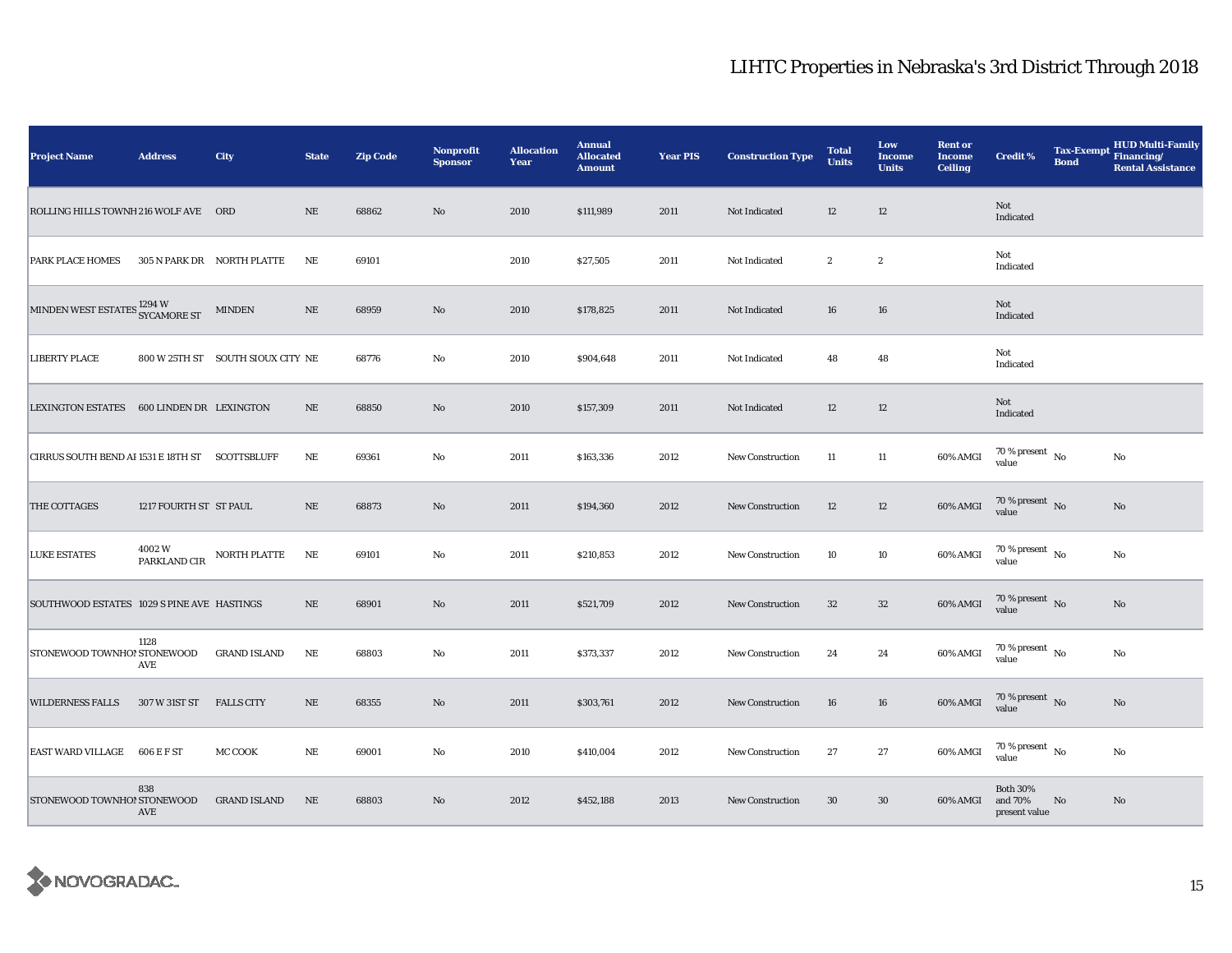| <b>Project Name</b>                     | <b>Address</b>                                    | City                | <b>State</b> | <b>Zip Code</b> | Nonprofit<br><b>Sponsor</b> | <b>Allocation</b><br>Year | <b>Annual</b><br><b>Allocated</b><br><b>Amount</b> | <b>Year PIS</b> | <b>Construction Type</b>  | <b>Total</b><br><b>Units</b> | Low<br><b>Income</b><br><b>Units</b> | <b>Rent or</b><br><b>Income</b><br><b>Ceiling</b> | <b>Credit %</b>                             | <b>Bond</b> | <b>HUD Multi-Family</b><br>Tax-Exempt Financing/<br><b>Rental Assistance</b> |
|-----------------------------------------|---------------------------------------------------|---------------------|--------------|-----------------|-----------------------------|---------------------------|----------------------------------------------------|-----------------|---------------------------|------------------------------|--------------------------------------|---------------------------------------------------|---------------------------------------------|-------------|------------------------------------------------------------------------------|
| <b>HEATHER ESTATES</b>                  | 2ND STREET                                        | <b>IMPERIAL</b>     | $\rm NE$     | 69033-0000      | No                          | 2013                      | \$153,861                                          | 2014            | <b>New Construction</b>   | 10                           | 8                                    | 60% AMGI                                          | <b>Both 30%</b><br>and 70%<br>present value | No          | No                                                                           |
| <b>LEGEND OAKS II</b>                   | 19TH STREET<br>PLACE AND<br>18TH STR              | <b>LEXINGTON</b>    | $\rm NE$     | 68850-0000      | No                          | 2013                      | \$266,018                                          | 2014            | <b>New Construction</b>   | 18                           | 18                                   | 60% AMGI                                          | <b>Both 30%</b><br>and 70%<br>present value | No          | No                                                                           |
| MONUMENT VIEW VILL <sup>712-732</sup> D |                                                   | GERING              | $\rm NE$     | 69341-0000      | No                          | 2013                      | \$120,925                                          | 2014            | <b>New Construction</b>   | 10                           | 10                                   | 60% AMGI                                          | <b>Both 30%</b><br>and 70%<br>present value | No          | No                                                                           |
| <b>COTTAGE PARK</b>                     | <b>COTTAGE PARK</b><br>DR. & MATSON AURORA<br>DR. |                     | NE           | 68818-0000      | No                          | 2013                      | \$243,310                                          | 2014            | New Construction          | 14                           | 14                                   | 60% AMGI                                          | $30$ % present $\,$ No $\,$<br>value        |             | No                                                                           |
| <b>CLARY VILLAGE</b>                    | 1605-1620 WEST<br>8TH ST.                         | MCCOOK              | $\rm NE$     | 69001-0000      | No                          | 2014                      | \$247,822                                          | 2015            | <b>New Construction</b>   | 16                           | 16                                   | 60% AMGI                                          | 70 % present $\hbox{~No}$<br>value          |             | No                                                                           |
| <b>EMERSON ESTATES</b>                  | <b>SCATTERED</b><br><b>ADDRESSES</b>              | <b>HASTINGS</b>     | NE           | 68826-0000      | No                          | 2014                      | \$357,167                                          | 2015            | New Construction          | 24                           | 24                                   | 60% AMGI                                          | 70 % present $\,$ No $\,$<br>value          |             | No                                                                           |
| <b>GOLDBECK TOWERS</b>                  | 721 S 1ST<br><b>AVENUE</b>                        | <b>HASTINGS</b>     | NE           | 68901-0000      | No                          | 2013                      | \$835,834                                          | 2015            | Acquisition and Rehab 100 |                              | 100                                  | 60% AMGI                                          | <b>Both 30%</b><br>and 70%<br>present value | No          | No                                                                           |
| <b>MEADOW VISTA</b>                     | 415-517 N. BARE<br><b>AVENUE</b>                  | $\rm{NORTH}$ PLATTE | NE           | 69101-0000      | No                          | 2014                      | \$161,711                                          | 2015            | New Construction          | 12                           | 10                                   | 60% AMGI                                          | $70\,\%$ present $\,$ No $\,$<br>value      |             | $\mathbf{N}\mathbf{o}$                                                       |
| <b>SHADY BEND VILLAS</b>                | <b>SCATTERED</b><br><b>ADDRESSES</b>              | <b>GRAND ISLAND</b> | $\rm NE$     | 68801-0000      | No                          | 2014                      | \$398,880                                          | 2015            | <b>New Construction</b>   | 20                           | 20                                   | 60% AMGI                                          | 70 % present $\hbox{~No}$<br>value          |             | No                                                                           |
| <b>HERITAGE GARDENS</b>                 | <b>SCATTERED</b><br><b>SITE</b>                   | <b>LEXINGTON</b>    | $\rm NE$     | 69101-0000      | No                          | 2014                      | \$494,237                                          | 2016            | New Construction          | 32                           | $32\,$                               | 60% AMGI                                          | 70 % present $\hbox{~No}$<br>value          |             | $\mathbf{N}\mathbf{o}$                                                       |
| <b>WILDERNESS FALLS II</b>              | 3101 - 3116<br>VICTORY WAY                        | <b>FALLS CITY</b>   | $\rm NE$     | 68355-0000      | No                          | 2016                      | \$269,915                                          | 2016            | New Construction          | 14                           | 14                                   | 60% AMGI                                          | $30\,\%$ present $\,$ No $\,$<br>value      |             | No                                                                           |
| <b>WINDHAVEN ESTATES</b>                | 1501-1617 12TH<br>AVENUE                          | HOLDREGE            | $\rm NE$     | 68949-0000      | No                          | 2015                      | \$268,989                                          | 2016            | <b>New Construction</b>   | 16                           | 16                                   | 60% AMGI                                          | 70 % present $\,$ No $\,$<br>value          |             | No                                                                           |
| <b>JUDY MEADOWS</b>                     | <b>75 LACROSSE</b><br>DRIVE $#A-#N$ ,<br>$#Q-#T$  | <b>KEARNEY</b>      | $\rm NE$     | 68845-0000      | No                          | 2016                      | \$254,585                                          | 2016            | <b>New Construction</b>   | 18                           | 15                                   | 60% AMGI                                          | 70 % present<br>value                       |             | No                                                                           |